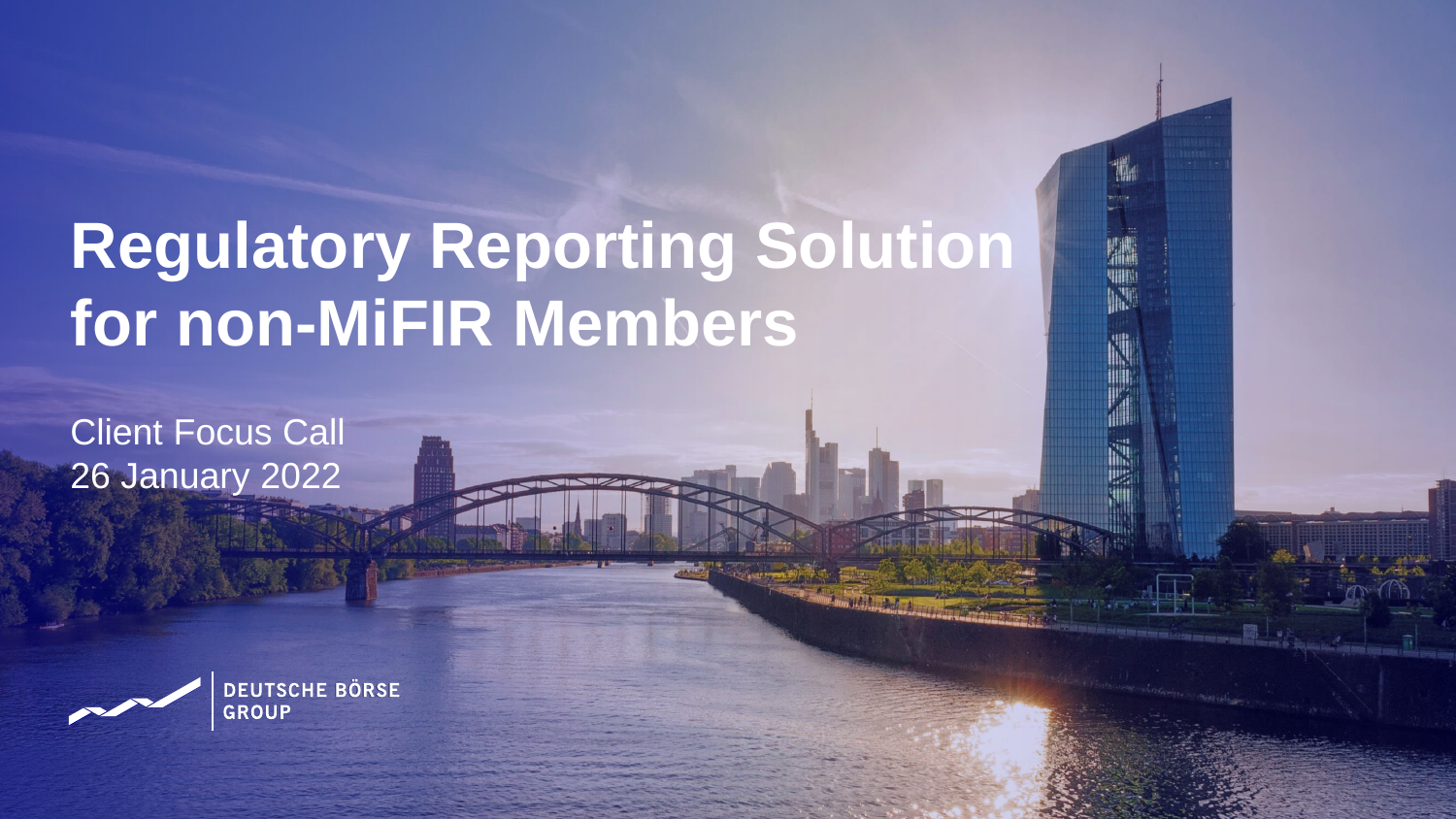## **Content**

- Introduction
- Implementation Timeline
- RRS Overview
- Detailed Process Steps
- Known Limitations
- Changes in Published Documentation
- Points for Attention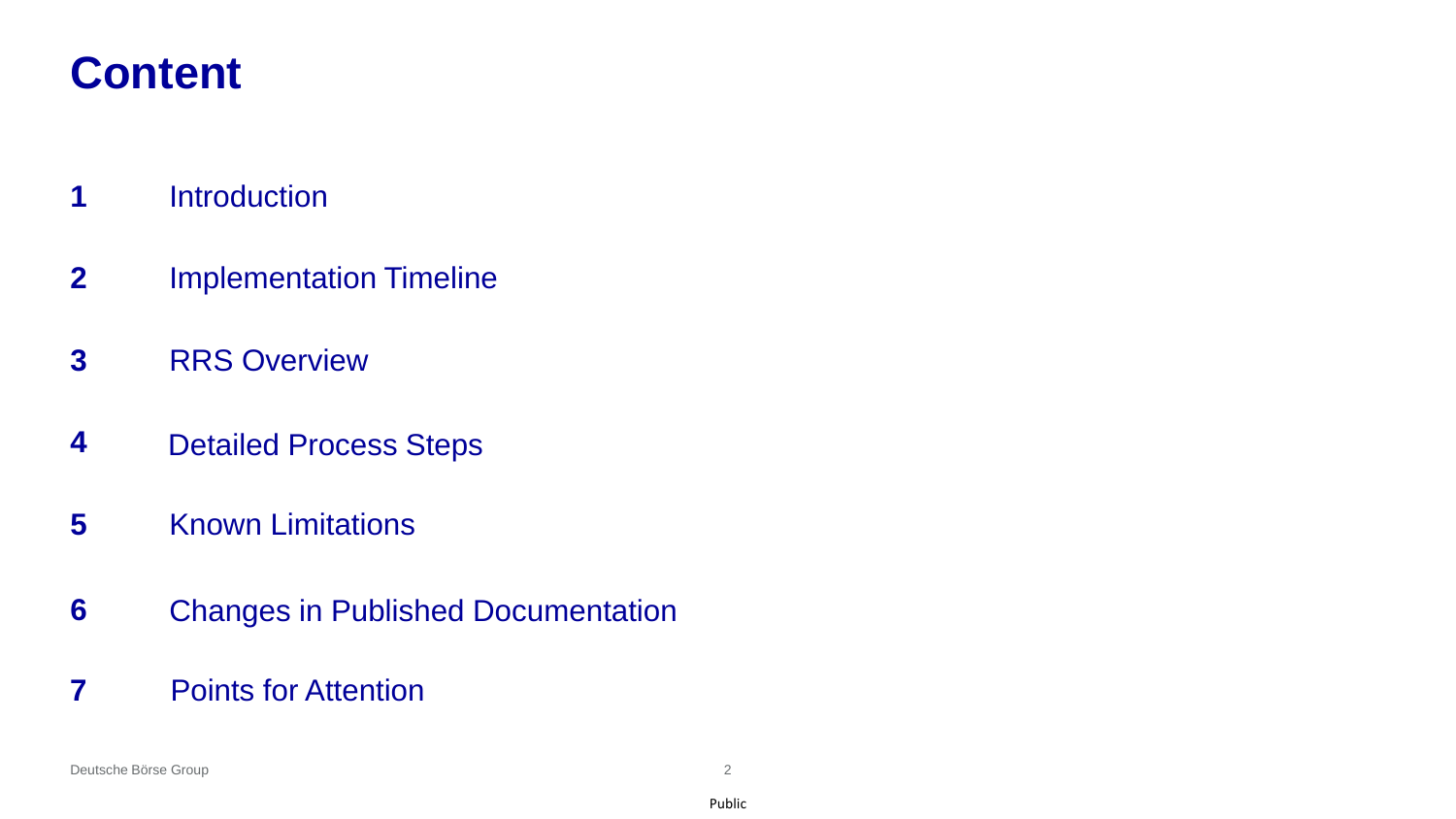#### **Introduction**

European Trading Venues are responsible to report transactions executed by members not subject to MiFIR (Non-MiFIR), specifically:

- Non-MiFIR includes members domiciled outside of the EU as well as EU member that operate under different Directives (i.e. UCITS, AIFM etc.)
- **Transactions executed by Non-MiFIR Member via affiliated EU domiciled memberships are being** reported by the executing EU affiliate

**MiFIR EU Regulation 600/2014 Article 26** 

**Obligation to report transactions**

**Art. 26.5**

→ **DBG trading venues**

**Obligation to report for members not subject to MiFIR** "The operator of a trading venue shall report … transactions … traded on its platform which are executed … by a firm which is **not** subject to this Regulation …"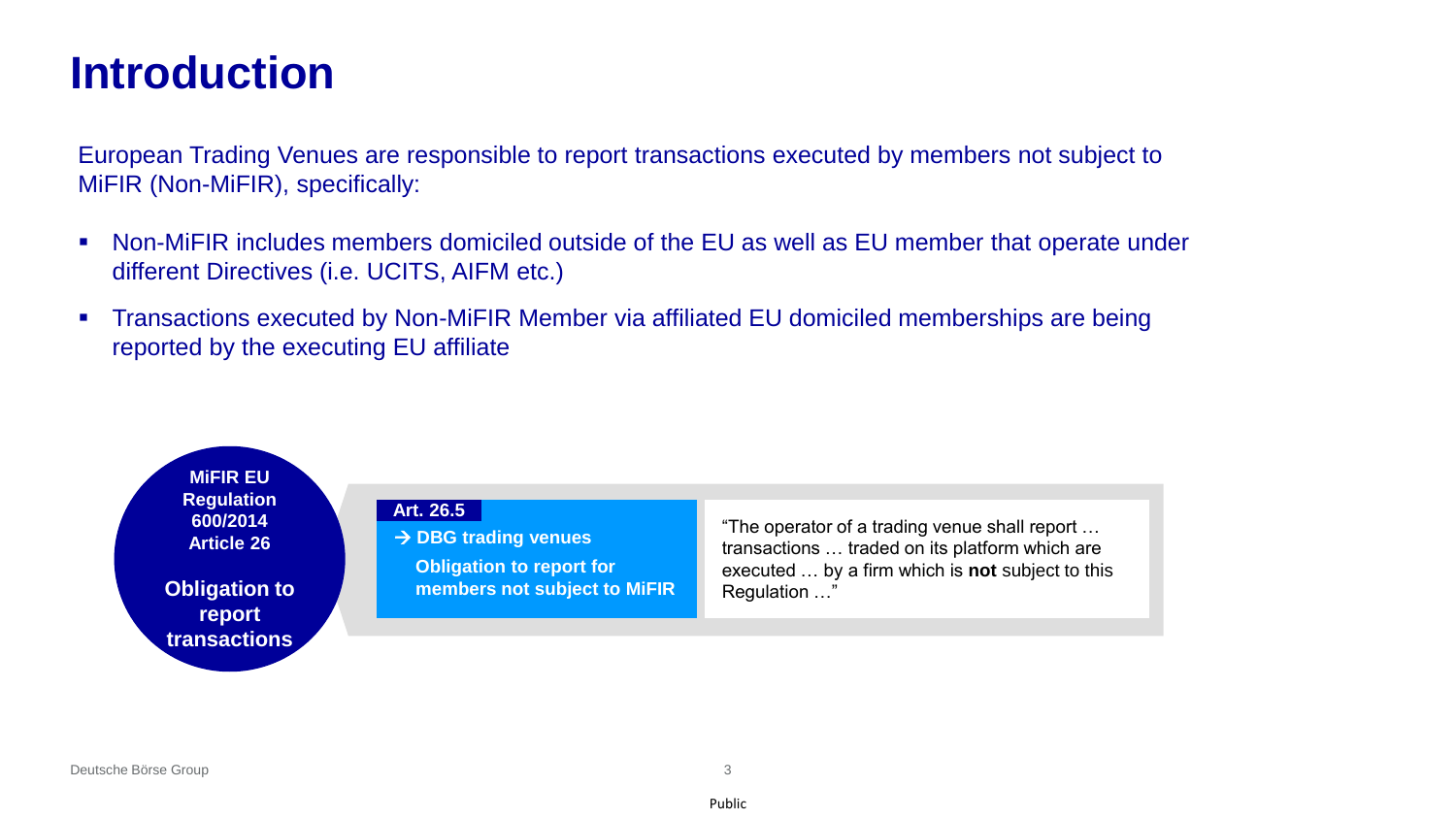#### **Introduction**

#### **Non-MiFIR members need to enrich their daily transaction files. Key scenarios are described as follows:**

- Members producing Short Code errors need to correct them in the daily transaction file
- Members using suspense accounts flagging orders as Pending Allocation (PNAL Short Code 2)
- Members sending Aggregated orders (AGGR/INTC Short Code 1) separating and allocating transactions postexecution to different client accounts (i.e. CTAs, Fund/Asset Managers, IBs etc.)
- Members executing client orders on behalf of Natural Persons (i.e. Retail Clients) need to enrich the daily transaction file with First Name, Last Name, Date of Birth
- Members who execute transactions in Commodity Derivatives (i.e. Bloomberg indices)
- Members required to flag transactions as part of short selling strategies (Cash only)
- Corrections of incorrectly flagged transactions e.g. Liquidity Provision flags, Short Code Errors, Incorrectly populated Trading Capacities (AOTC/MTCH/DEAL)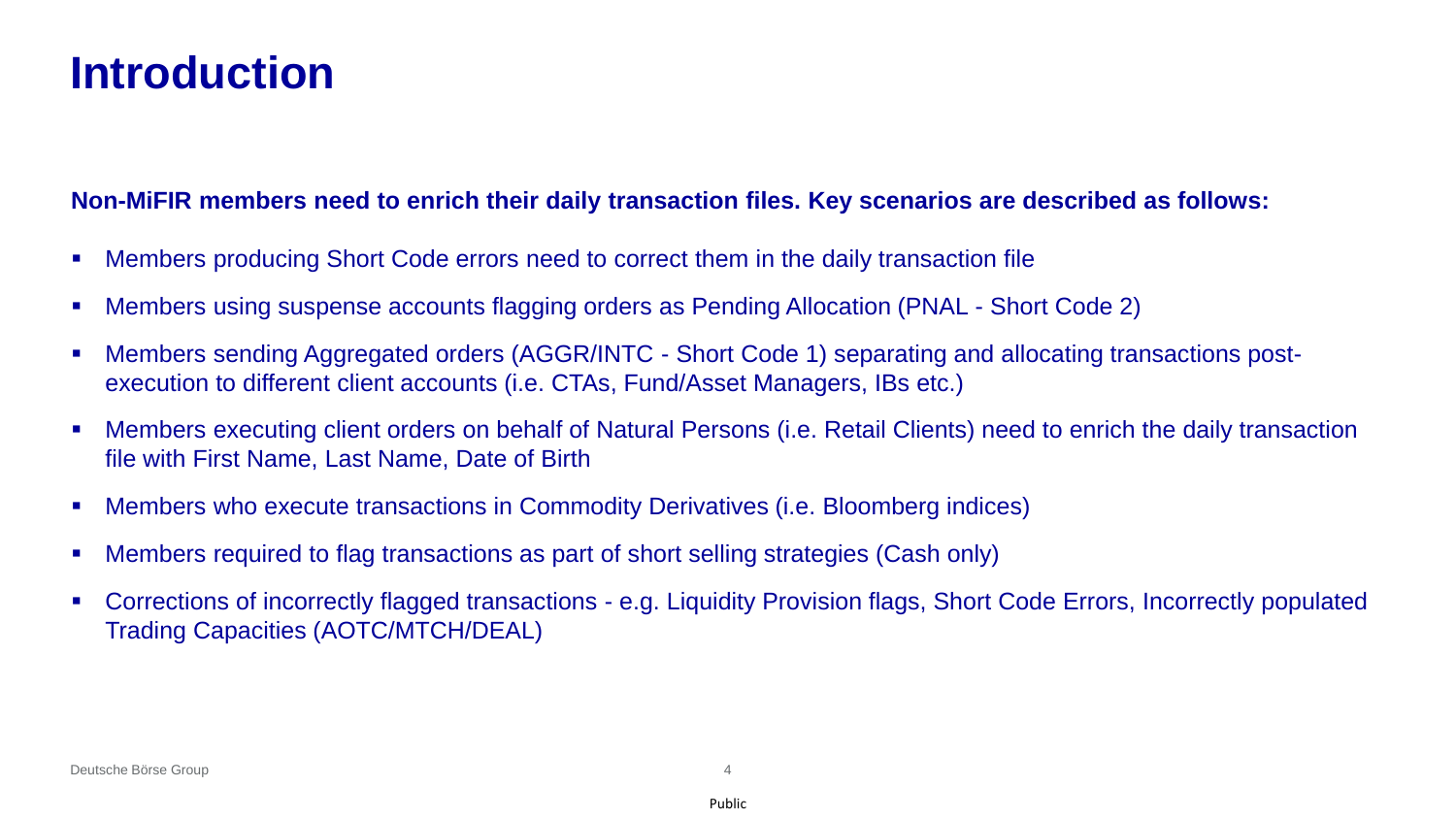#### **Introduction**

#### **Process description for the creation of daily venue extract file:**



Public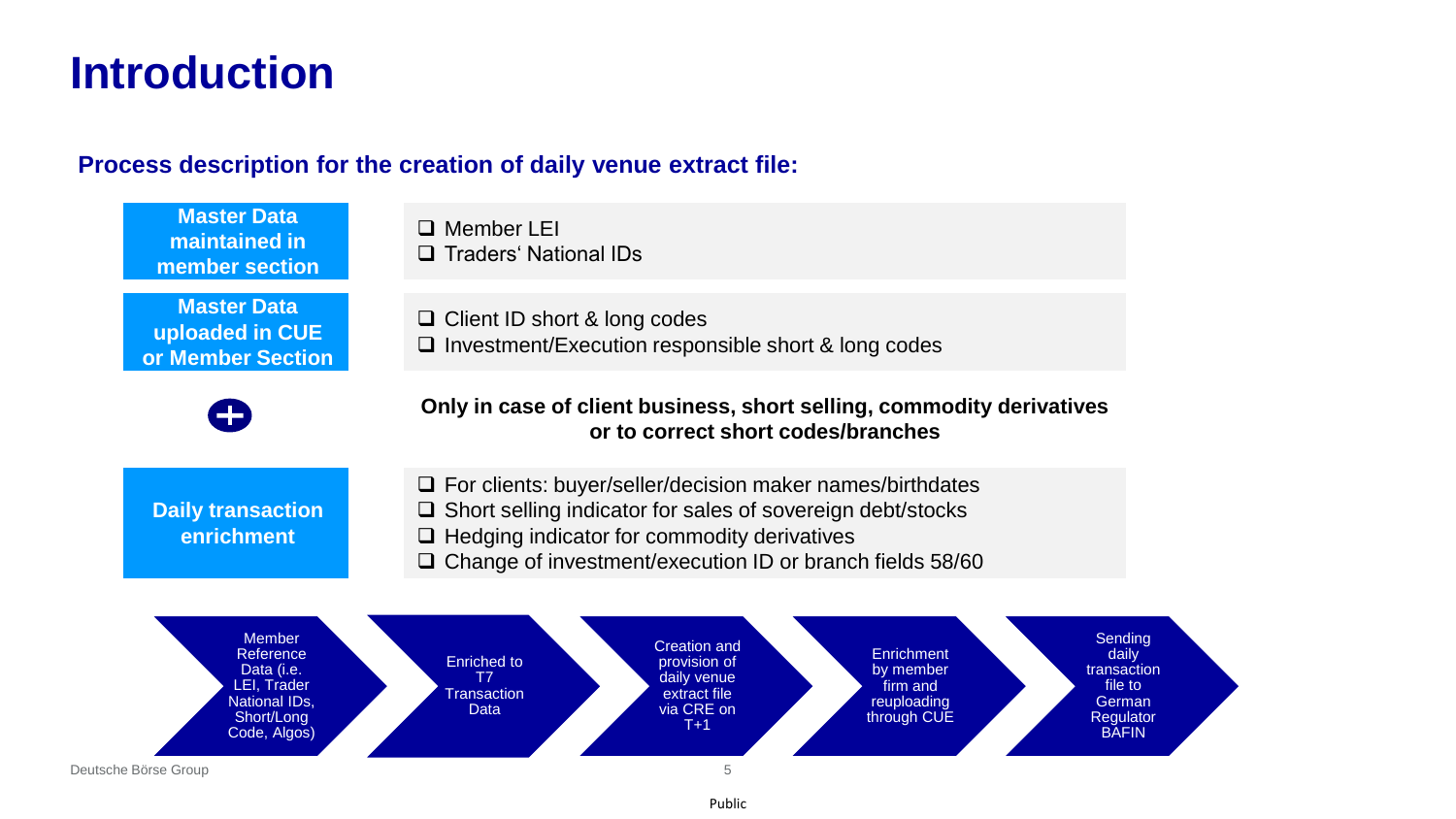#### **Implementation Timeline**

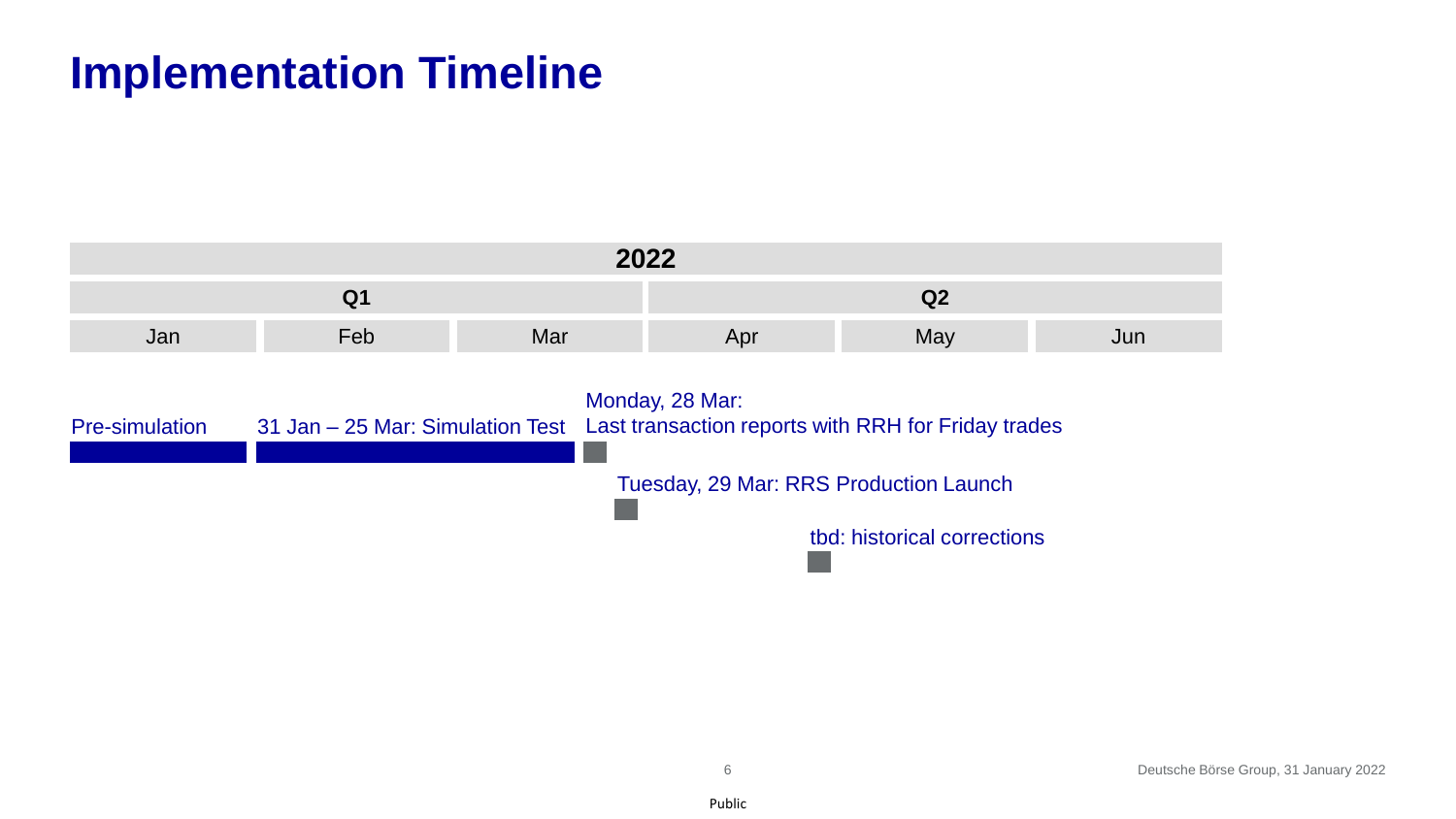RRS considerably simplifies the daily transaction enrichment and enhances data quality

RRS Benefits

Solution dedicated to Non-MiFIR member reporting

Streamlined documentation: User Manual, File Specification and Sample Files

Transaction records prepared for easy enrichment

Only one feedback file format

Venue data cannot be changed

Validations ensuring acceptance by BaFin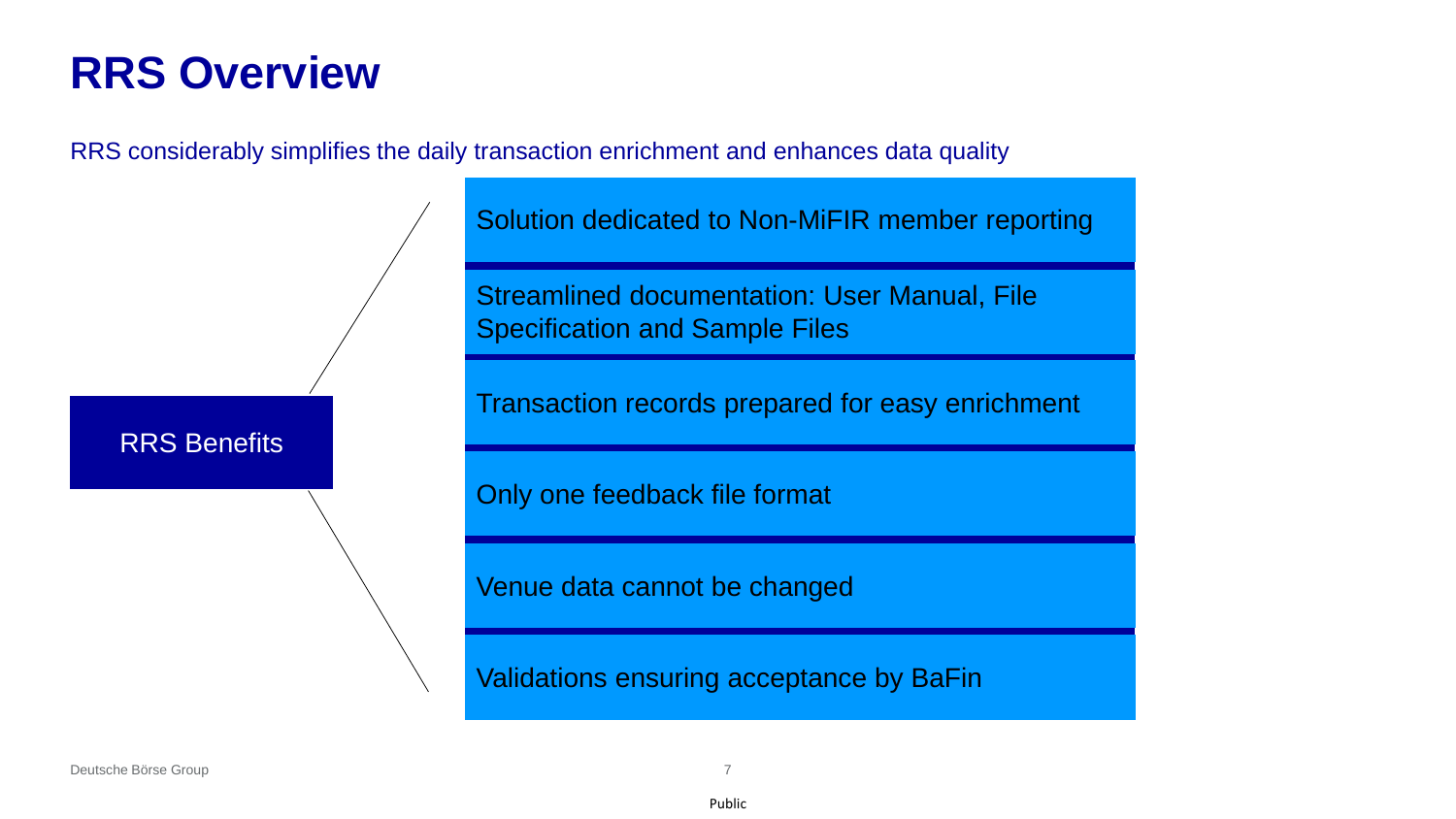#### Daily reporting process

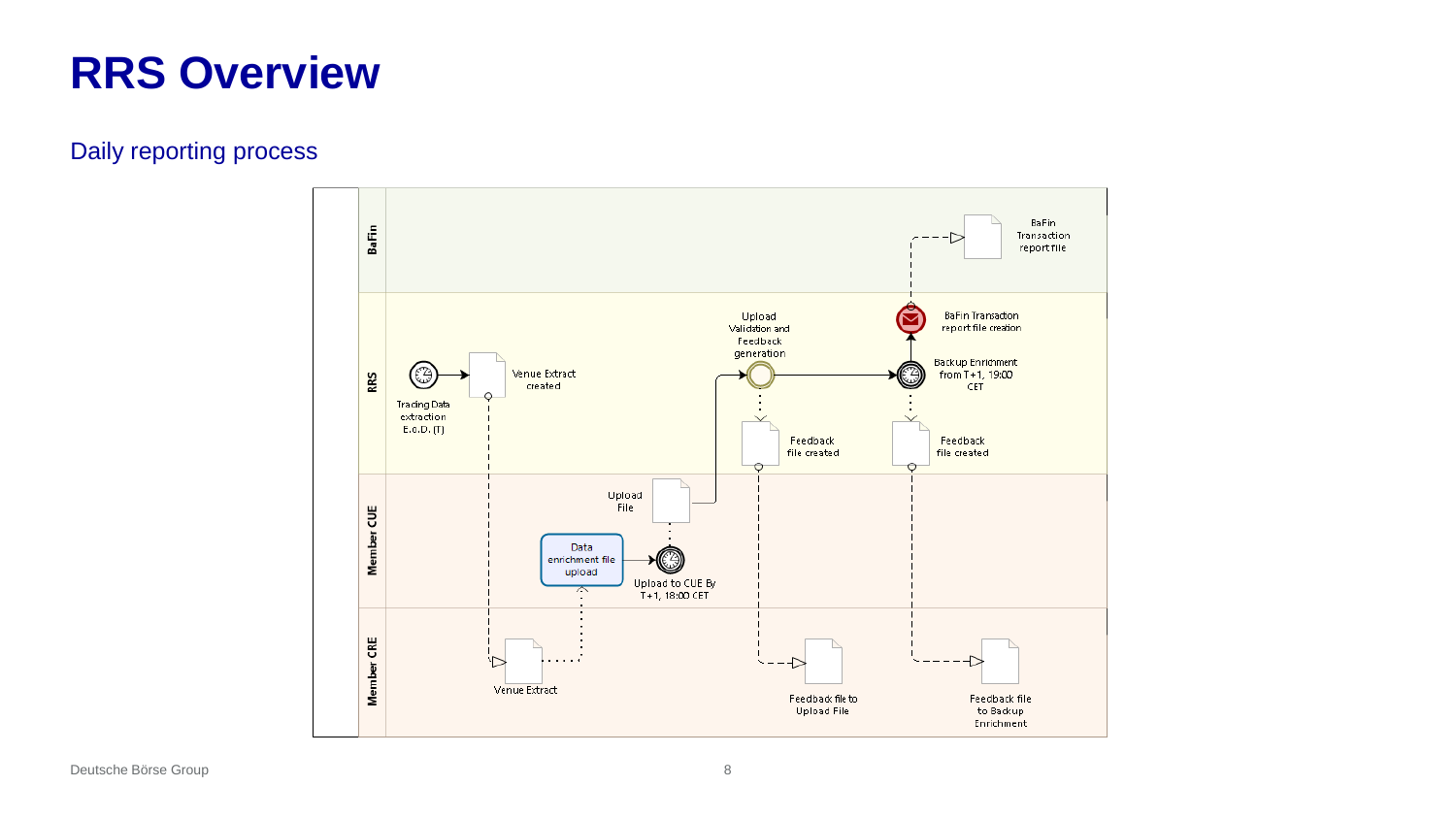Key differences between RRH and the new RRS Set-up/Interfaces (1/3)

| <b>Feature</b>                      | <b>RRH</b>                                                                                                                                                                                                                                 | <b>RRS</b>                                                                                                                                                                                         |  |
|-------------------------------------|--------------------------------------------------------------------------------------------------------------------------------------------------------------------------------------------------------------------------------------------|----------------------------------------------------------------------------------------------------------------------------------------------------------------------------------------------------|--|
| Contractual set-up                  | <b>RRH</b> contract required                                                                                                                                                                                                               | <b>Part of Connection Agreement</b>                                                                                                                                                                |  |
| Service set-up                      | RRH sftp public key transfer<br>RRH user set-up in member section                                                                                                                                                                          | <b>CRE/CUE sftp public key transfer</b><br>Set-up market mifid for CRE/CUE                                                                                                                         |  |
| <b>GUI</b>                          | <b>RRH Web frontend</b>                                                                                                                                                                                                                    | No GUI available<br>Files can be processed in Excel                                                                                                                                                |  |
| File interface                      | $SFTP \leftarrow > Axway$                                                                                                                                                                                                                  | <b>SFTP &lt;-&gt; CUE/CRE</b>                                                                                                                                                                      |  |
| - Trading venue extract<br>location | <b>Axway SFTP OUT folder</b>                                                                                                                                                                                                               | <b>CRE MIFID trading day folder</b><br>e.g. /0001028005/abclo/P/mifid/20220216/                                                                                                                    |  |
| - Upload directory                  | <b>Axway SFTP IN folder</b>                                                                                                                                                                                                                | CUE MIFID upload folder, e.g.<br>/0001028005/abclo/P/mifid/UPLOAD/                                                                                                                                 |  |
| - Feedback files                    | <b>Axway SFTP OUT folder:</b><br>- initial response file<br>- subsequent response file<br>- trade status report<br>- NCA/TR response<br>- INTC and complex trade component report<br>- completeness report (end-of-day)<br><b>ALC UNIT</b> | <b>CRE MIFID folder of current day:</b><br>- e.g. /0001028005/abclo/P/mifid/20220217<br>- feedback file (directly after upload)<br>- backup enrichment feedback file (end-of-<br>day, same format) |  |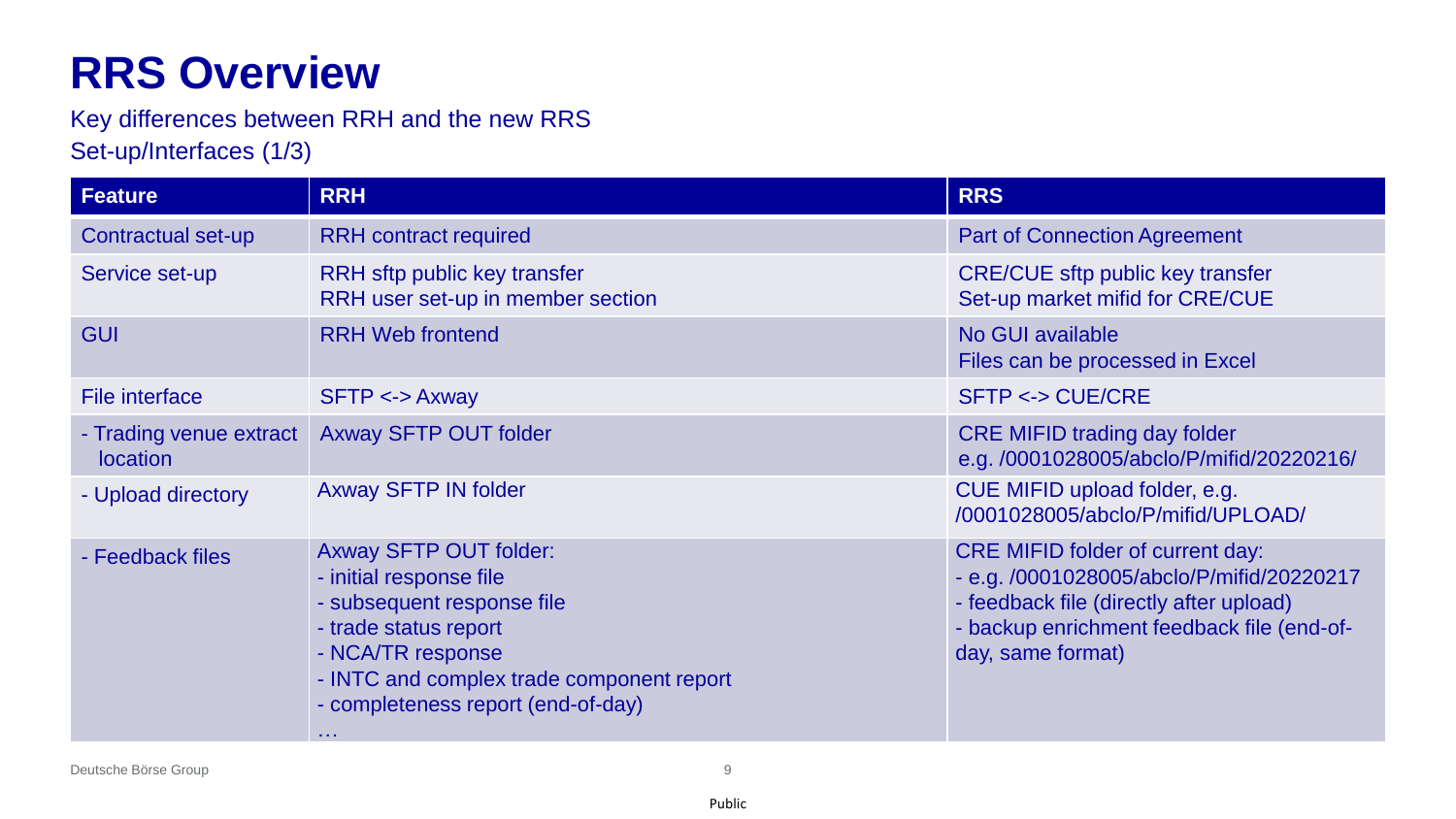Key Differences between RRH and the new RRS File naming (2/3)

| <b>Feature</b>                      | <b>RRH</b>                                                                                                                                                                                                                                                                                                                                                                                                                                                                                                                                                                              | <b>RRS</b>                                                                                                                                                                                                                                                                                                                                                                                                                                                                                                                                                                                                                                                                                                            |
|-------------------------------------|-----------------------------------------------------------------------------------------------------------------------------------------------------------------------------------------------------------------------------------------------------------------------------------------------------------------------------------------------------------------------------------------------------------------------------------------------------------------------------------------------------------------------------------------------------------------------------------------|-----------------------------------------------------------------------------------------------------------------------------------------------------------------------------------------------------------------------------------------------------------------------------------------------------------------------------------------------------------------------------------------------------------------------------------------------------------------------------------------------------------------------------------------------------------------------------------------------------------------------------------------------------------------------------------------------------------------------|
| <b>File</b><br>naming<br>convention | <b>XML or CSV</b><br><b>Extract:</b><br>ENVIRONMENT(3)_RECEIVER(20)_SENDINGTIME(18)_SOURCE(4)_VENUEEXTR(9).FILE_FO<br>RMAT e.g.<br>PRO_529900G3SW56SHYNPR95_20171228T224807176_XEUR_VENUEEXTR.CSV_ZIP<br><b>Upload:</b><br>Change part of file name_SOURCE_VENUEEXTR.CSV to _MIXXXXXXT.CSV<br>Feedback: e.g.<br>PRO_529900G3SW56SHYNPR95_20151009T110434003_MIXXXXXXT_001.60_RESP.CSV_ZIP<br>PRO_529900G3SW56SHYNPR95_20151009T110434_DE-BAFIN_NCATRRESP.CSV_ZIP<br>PRO_529900G3SW56SHYNPR95_20151009T110434_STAT.CSV_ZIP<br>PRO_529900G3SW56SHYNPR95_20170709T110434_XEUR_RECON.CSV_GZ | <b>Only CSV</b><br><b>Extract:</b><br>Environment ID, Report Name, Member ID, Trading<br>Date, MIC, File type; e.g.<br>88TVEXT001ABCLO20220216XEUR.CSV.ZIP<br><b>Upload:</b><br>Change Report Name part from TVEXT to TVUPL and<br>date to current date, e.g.<br>88TVUPL001ABCLO20220217XEUR.CSV<br>Corrections or cancellations of transaction reports from<br>before the previous trading day have to be sent in a<br>separate upload file starting with 500 in the filename, e.g.<br>88TVUPL500ABCLO20220217XEUR.CSV<br>Feedback: e.g.<br>Direct feedback to upload file with timestamp:<br>88TVFBK001ABCLO20220217125959XEUR.CSV.ZIP<br>End-of-day backup enrichment file:<br>88TVBKU001ABCLO20220217XEUR.CSV.ZIP |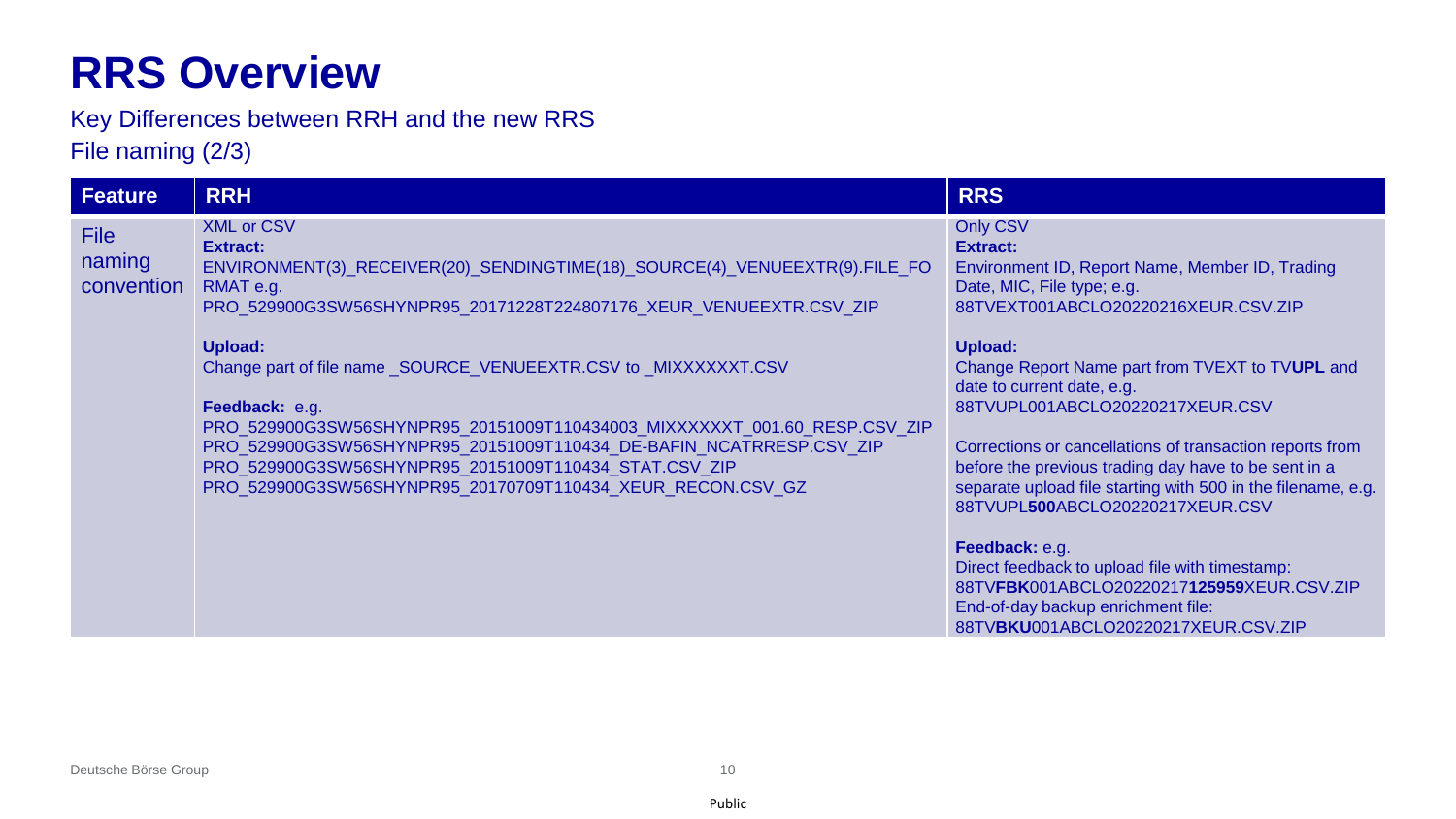Key Differences between RRH and the new RRS File content/data quality (3/3)

| <b>Feature</b>                                                                 | <b>RRH</b>                                                                                                                                                                                                              | <b>RRS</b>                                                                                                                                                                                                                                                         |
|--------------------------------------------------------------------------------|-------------------------------------------------------------------------------------------------------------------------------------------------------------------------------------------------------------------------|--------------------------------------------------------------------------------------------------------------------------------------------------------------------------------------------------------------------------------------------------------------------|
| <b>File content</b>                                                            | Multiple header rows, 251 columns separated by<br>semicolon, line count at end of file                                                                                                                                  | Only one header row, 67 columns separated by<br>comma, no extra row at end of file                                                                                                                                                                                 |
| - record identification                                                        | Complicated concatenation of trade ID fields<br>Member has to create unique transaction reference<br>number                                                                                                             | By TVTIC and SIDE_TRADE_ID (+TRADE_ID for<br>FSE)<br>No transaction reference number required                                                                                                                                                                      |
| - reporting of aggregated<br>client orders (INTC client-<br>side transactions) | Additional RRH input records with requirement to<br>populate all fields. No consistency check with market<br>side                                                                                                       | The member just adds INTC client-side records<br>with a corresponding market side TVTIC and only<br>needs to fill the client-side specific fields                                                                                                                  |
| - reporting of multiple first<br>names                                         | Not possible in CSV, in XML: separate by comma within<br>e.g. the buyer first name field                                                                                                                                | Separate by semicolon within e.g. the buyer first<br>name column                                                                                                                                                                                                   |
| - reporting of multiple<br>buyers/sellers/decision<br>makers                   | In CSV: separate by comma, in XML: use multiple tags                                                                                                                                                                    | Use additional rows with row<br><b>SEQUENCE NUM&gt;0</b>                                                                                                                                                                                                           |
| Data quality                                                                   | Trade details can be changed<br><b>Generic MiFIR validations</b><br>Additional non-venue related transaction reports initially<br>processed<br>Missing reports only shown in separate end-of-day<br>completeness report | Trade details cannot be changed except for<br>aggregated client orders (INTC)<br><b>Validations specific to Trading Venue reporting</b><br>Additional transaction reports immediately<br>rejected<br>Feedback directly provides status of all reportable<br>trades |
| Deutsche Börse Group                                                           | 11                                                                                                                                                                                                                      |                                                                                                                                                                                                                                                                    |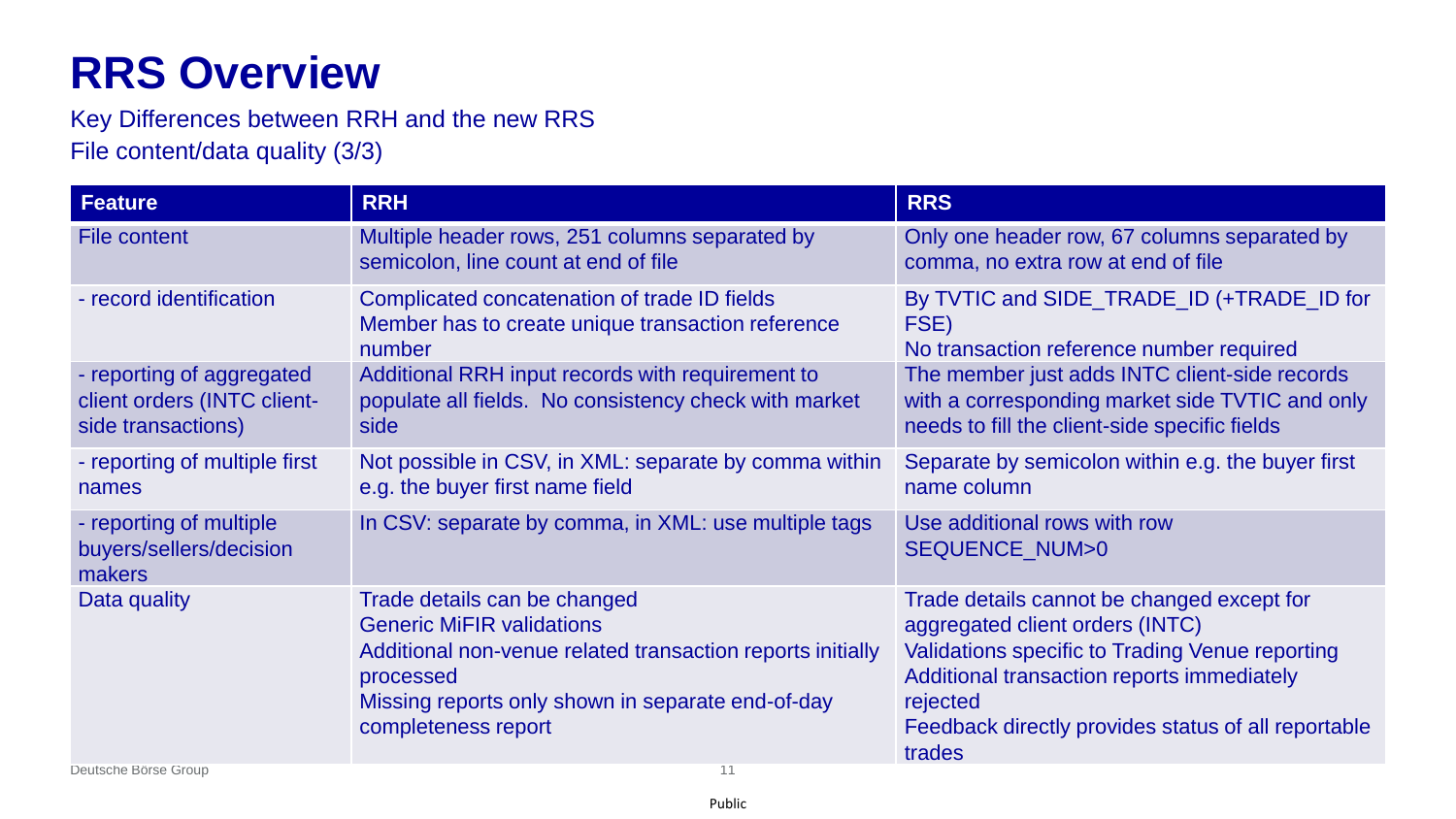Steps to set-up RRS for Simulation and Production

| Non-MiFIR<br>status            | • Non-MiFIR member are identified in the onboarding process and setup accordingly                                                                                                                                                    |
|--------------------------------|--------------------------------------------------------------------------------------------------------------------------------------------------------------------------------------------------------------------------------------|
|                                |                                                                                                                                                                                                                                      |
| <b>CRE/CUE</b><br>connectivity | Generate SSH key pair<br>Set-up CUE and CRE user accounts in the member section and upload public key<br>• Changes usually apply after two business days                                                                             |
|                                |                                                                                                                                                                                                                                      |
| mifid market<br>in CRE/CUE     | ■ Eurex and Xetra Member Section user with the "Self-Service Certificate Admin" (SSCA) permission<br>sets up a user with access to market mifid for both CRE and CUE for each venue<br>Changes usually apply after two business days |
|                                |                                                                                                                                                                                                                                      |
| <b>Trader master data</b>      | • Maintain traders and their National ID in the member section                                                                                                                                                                       |
|                                |                                                                                                                                                                                                                                      |
| <b>Short codes</b>             | ■ Upload short codes for clients, execution and investment decision makers for each venue                                                                                                                                            |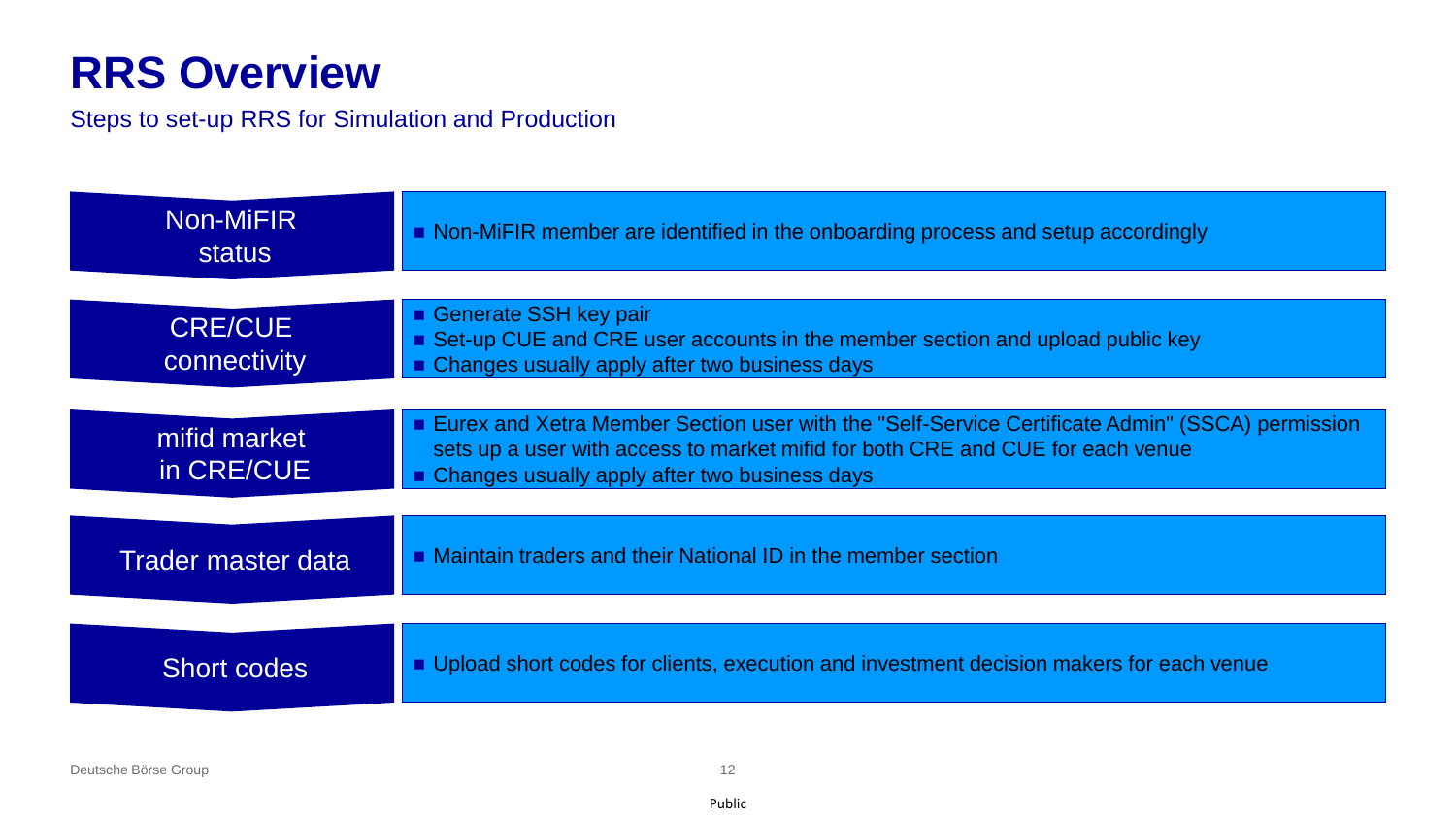Links to further documentation

- □ [Information handbook for audit trail, ... under the MiFID II/MiFIR regime](https://www.xetra.com/xetra-en/technology/t7/system-documentation/release10-0?frag=2692718)
- □ [Non-MiFIR member user manual](https://www.xetra.com/xetra-en/newsroom/current-regulatory-topics/mifid-two-and-mifir/Clearing-18632?frag=244810)
- ❑ [Trading Venue File Specifications](https://www.xetra.com/xetra-en/newsroom/current-regulatory-topics/mifid-two-and-mifir/Clearing-18632?frag=244810)
- ❑ [Sample Files](https://www.xetra.com/xetra-en/newsroom/current-regulatory-topics/mifid-two-and-mifir/Clearing-18632?frag=244810) Xetra and [Sample Files](https://www.eurex.com/ex-en/support/initiatives/project-readiness/Project-Readiness-2442558?frag=2781102) Eurex
- ❑ [CUE/CRE User Manuals](https://www.xetra.com/xetra-en/technology/t7/system-documentation/release10-0?frag=2692718)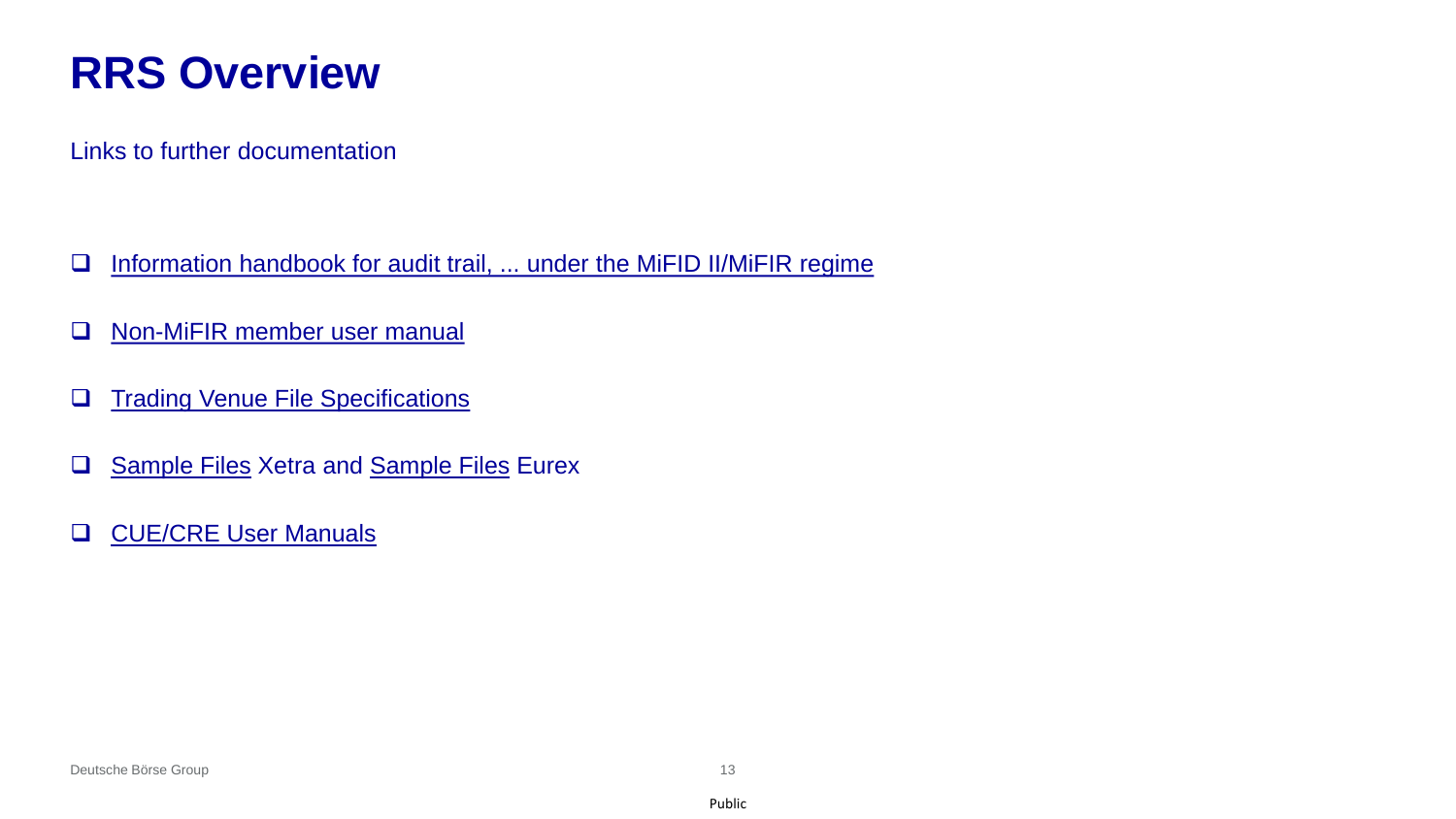#### **Extract file provision**

- On the early morning of the next calendar day, extract files for every venue (XFRA, XETR, XEUR) are provided in the CRE mifid folder
- e.g. abclo/P/mifid/20220216/ 88TVEXT001ABCLO20220216XEUR.CSV.ZIP, 88TVEXT001ABCLO20220216XFRA.CSV.ZIP
- Files contain one record for every executed transaction
- **Empty files provided for every venue where there is a membership if there was no execution**

ACTION TYPE, TVTIC, SIDE TRADE ID, TRADE ID, INTC NUM, SEQUENCE NUM, INFO: EXECUTING ENTITY ID, NEWT,100000000000000471959015119643519814198540,1212121212,,0,0,DUMMYLEI123456789000,FAL 2 NEWT,100000000000000471959015119643519814198897,3434343434,,0,0,DUMMYLEI123456789000,FAL 3 NEWT,100000000000000471959015119643519814198912,4562341342,,0,0,DUMMYLEI123456789000,FAL NEWT, 100000000000000471959015119643519814198921, 3434343435, , 0, 0, DUMMYLEI123456789000, FAL 5 NEWT,100000000000000471959015119643519814198935,3434343437,,0,0,DUMMYLEI123456789000,FAL NEWT,100000000000000471959015119643519814198940,4567354374,,0,0,DUMMYLEI123456789000,FAL NEWT, 1000000000000000471959015119643519814198945, 1212121213, , 0, 0, DUMMYLEI123456789000, FAL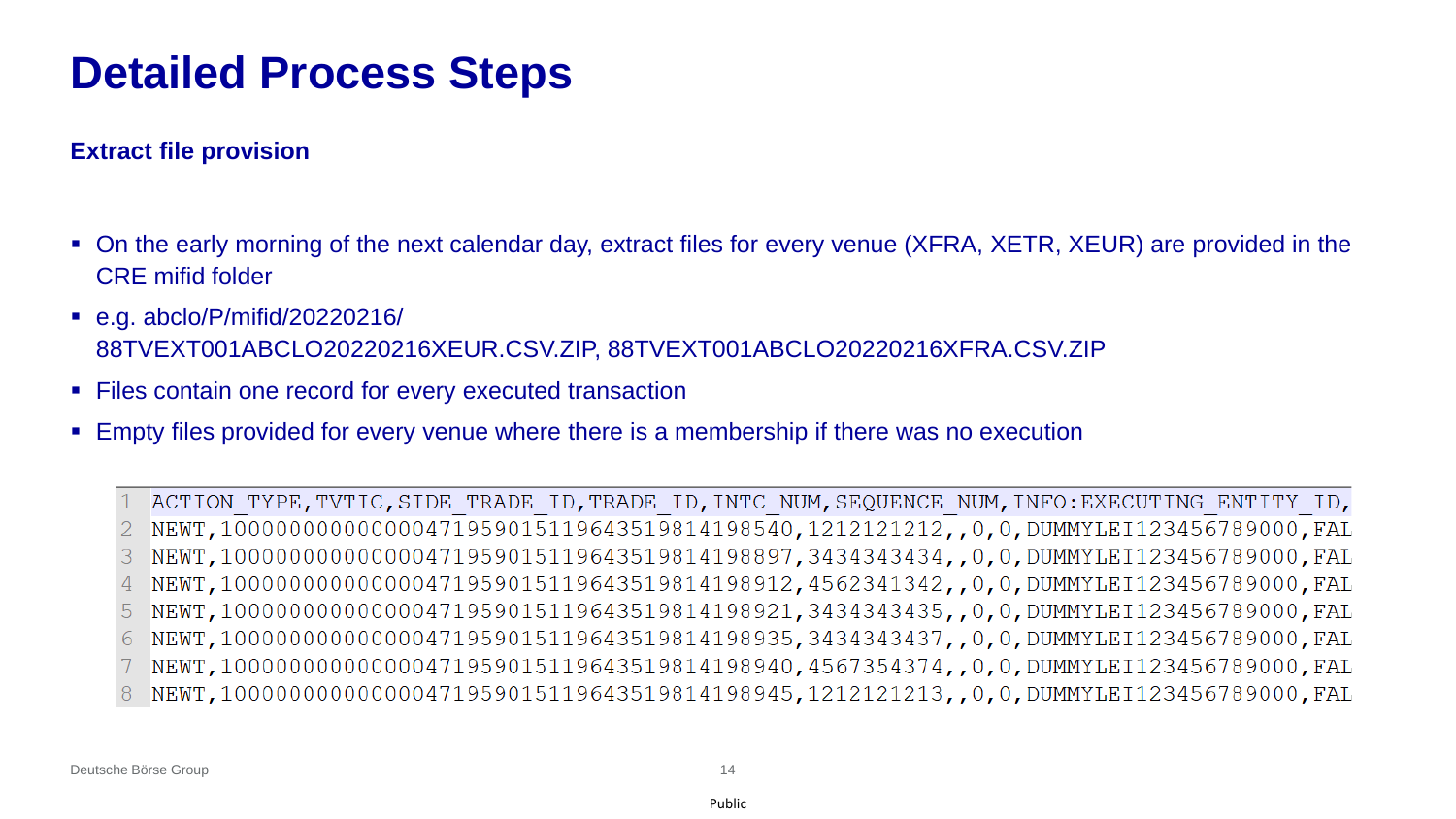#### **Extract file enrichment and upload**

- Unzip the file
- Open file in Excel or a text editor (e.g. Notepad++)
- Populate the required fields (see next slides)
- Content of columns named INFO:... can be left as is or removed but the column label and comma must be kept
- Save file with TVEXT changed to TVUPL and date changed to current day, e.g. 89TVUPL001ABCLO20220217XEUR.CSV
- Upload file (unzipped) via CUE to mifid upload folder, e.g. abclo/P/mifid/UPLOAD/
- CUE moves the file to the business date folder, e.g. abclo/P/mifid/20220217
- Invalid file names are not further processed and get an extension e.g. CSV**\_WRONG\_UPLOAD\_DATE**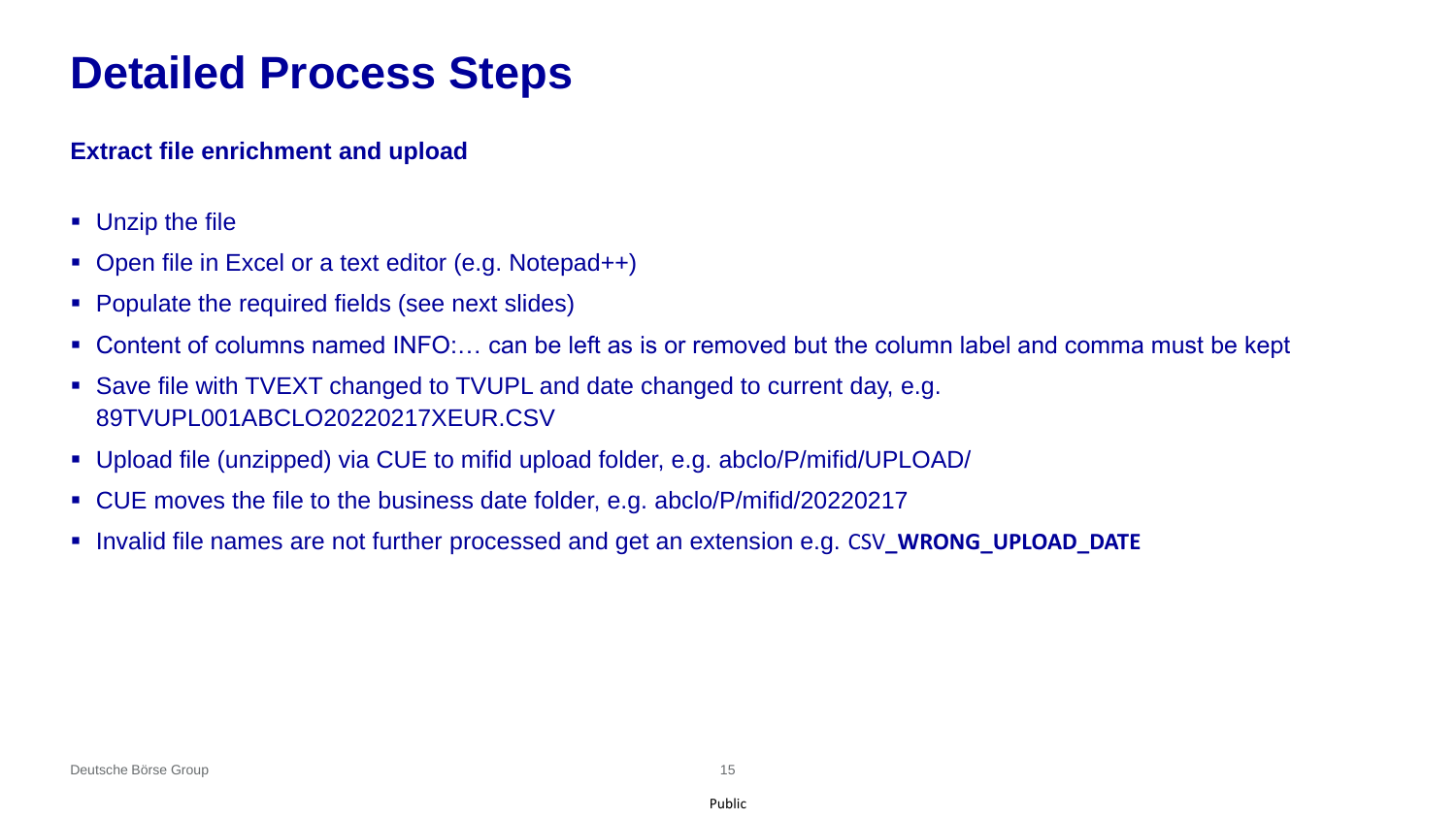**Transaction identification and MISSING flags**

- TVTIC, SIDE TRADE ID and TRADE ID are provided for each transaction in the extract
- For FSE they must be included in the upload to uniquely identify a transaction
- For Eurex TRADE\_ID can be left empty in the upload
- Additional INFO fields in the extract help to identify a transaction: E04 Exchange order ID, E05 Client order ID, E12-E14 Text field 1-3, E15 Session ID, E16 Trader ID and E18 Eurex Product ID
- INFO fields E04-E11 indicate with Y if any information has to be enriched: MISSING\_BUYER, MISSING\_SELLER, MISSING\_INVEST\_DEC, MISSING\_EXEC\_RESP, MISSING\_SHORT\_SELLING\_INDICATOR, MISSING\_COMMODITY\_DERIV\_INDICATOR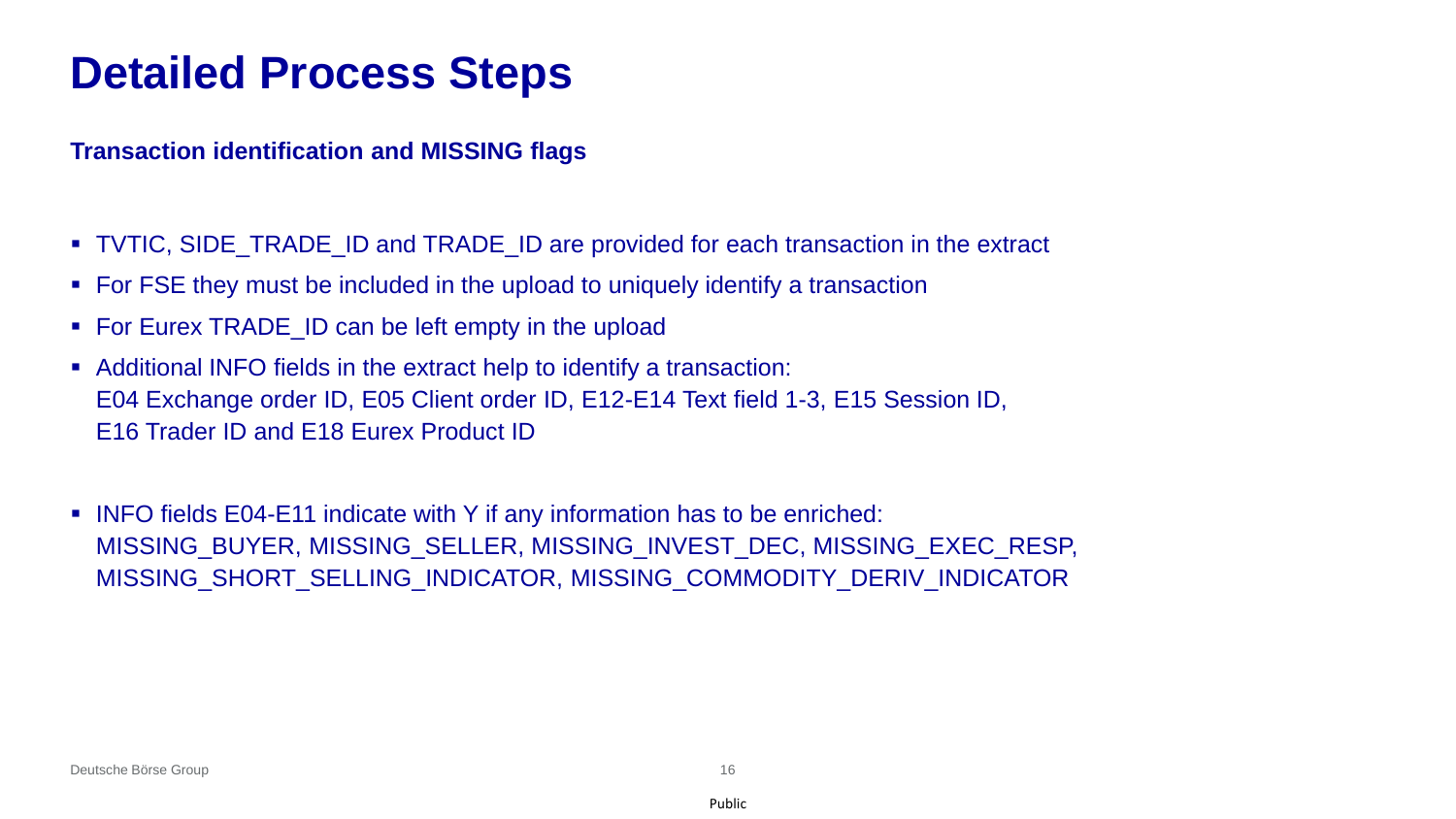Fields to be populated if corresponding MISSING\_ flag is Y

| <b>Buyer/Seller ID for PNAL-</b><br>transactions or unresolved short<br>codes | • MISSING_BUYER, MISSING_SELLER<br>• Fields 7a BUYER_ID_TYPE, 7 BUYER_ID, 16a SELLER_ID_TYPE, 16 SELLER_ID<br>• Not relevant for prop business or correctly resolved short codes                                           |
|-------------------------------------------------------------------------------|----------------------------------------------------------------------------------------------------------------------------------------------------------------------------------------------------------------------------|
| <b>Buyer/Seller details</b><br>for natural persons                            | • MISSING_BUYER, MISSING_SELLER, MISSING_INVEST_DEC, MISSING_EXEC_RESP<br>• Fields 9-15 or 18-24<br>• Name, surname, date of birth<br>• If applicable decision maker code/name/surname<br>• Not relevant for prop business |
| Short Selling Indicator for sales of<br>shares or sovereign debt              | • MISSING_SHORT_SELLING_INDICATOR<br>$\cdot$ Field 62<br>• Only relevant for FSE transactions<br>· Possible values: SESH, SSEX, SELL, UNDI                                                                                 |
| <b>Commodity Derivative Indicator</b>                                         | • MISSING_COMMODITY_DERIV_INDICATOR<br>$\cdot$ Field 64<br>• Only relevant for Eurex commodity derivatives<br>• Indicate if transaction is risk reducing Y/N                                                               |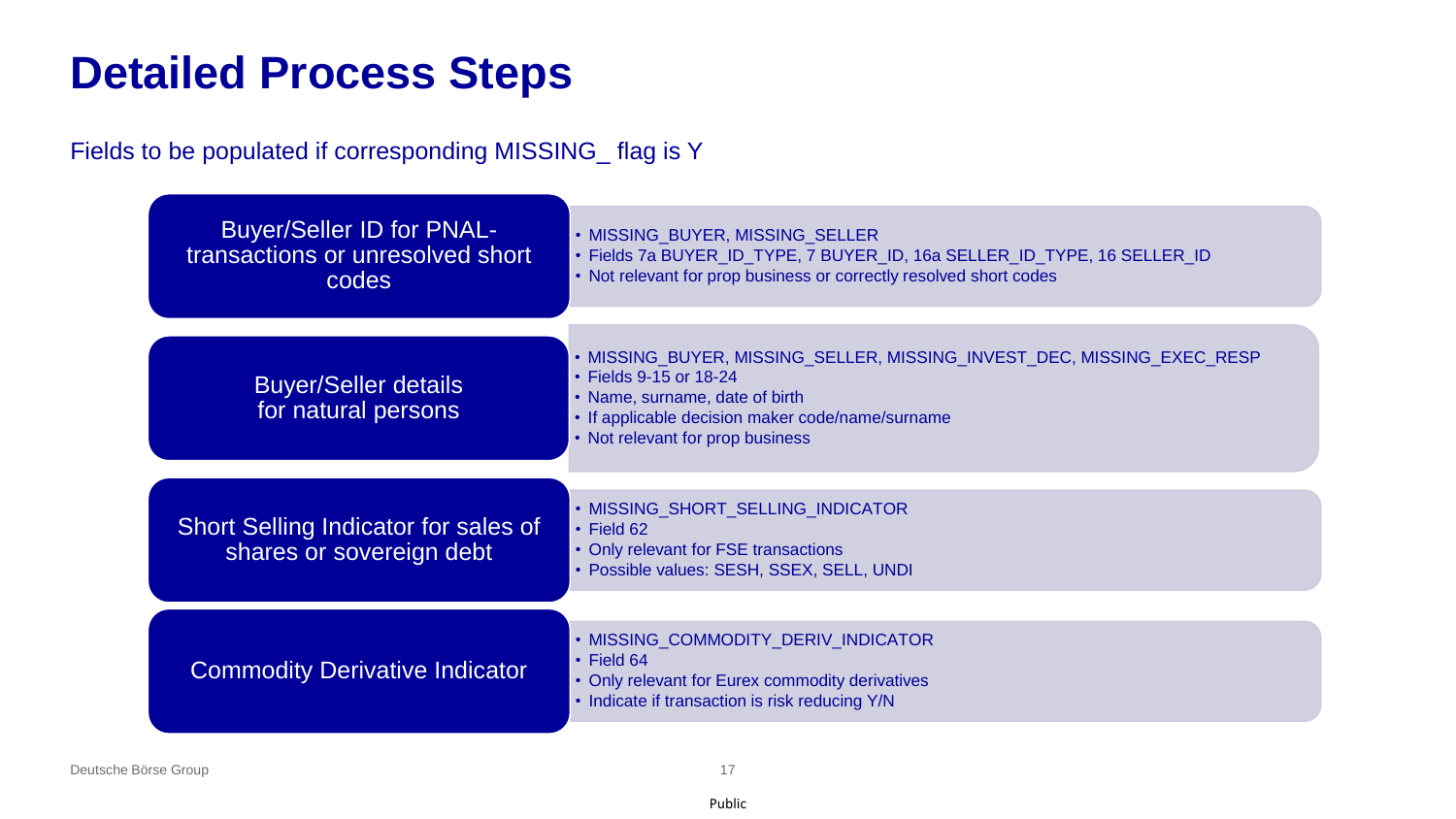Example – How to populate buyer fields

**.** If the short code could not be resolved by RRS, then all buyer details must be added:

|        |               |                                         | <b>BUYER BRANCH COUNTR</b> |                                               |                  |                |
|--------|---------------|-----------------------------------------|----------------------------|-----------------------------------------------|------------------|----------------|
|        | BUYER ID TYPE | <b>BUYER ID</b>                         |                            | BUYER FIRSTNAME BUYER SURNAME BUYER BIRTHDATE |                  |                |
| Before |               | ID 999 not found                        |                            |                                               |                  |                |
| After  |               | NATIONAL ID CONCAT US19700614JOHN#SMITH | <b>IUS</b>                 | <b>JOHN</b>                                   | <b>ISMITHSON</b> | $ 1970-06-14 $ |

■ In the CSV file the corresponding segment looks as follows:

Before ,,ID 999 not found,US,,,

After ,NATIONAL\_ID\_CONCAT,US19700614JOHN#SMITH,US,JOHN,SMITHSON,1970-06-14

**.** If the short code was resolved by RRS, then only names and date of birth must be added: Before ,NATIONAL\_ID\_CONCAT,US19700614JOHN#SMITH,US,,, After ,NATIONAL\_ID\_CONCAT,US19700614JOHN#SMITH,US,JOHN,SMITHSON,1970-06-14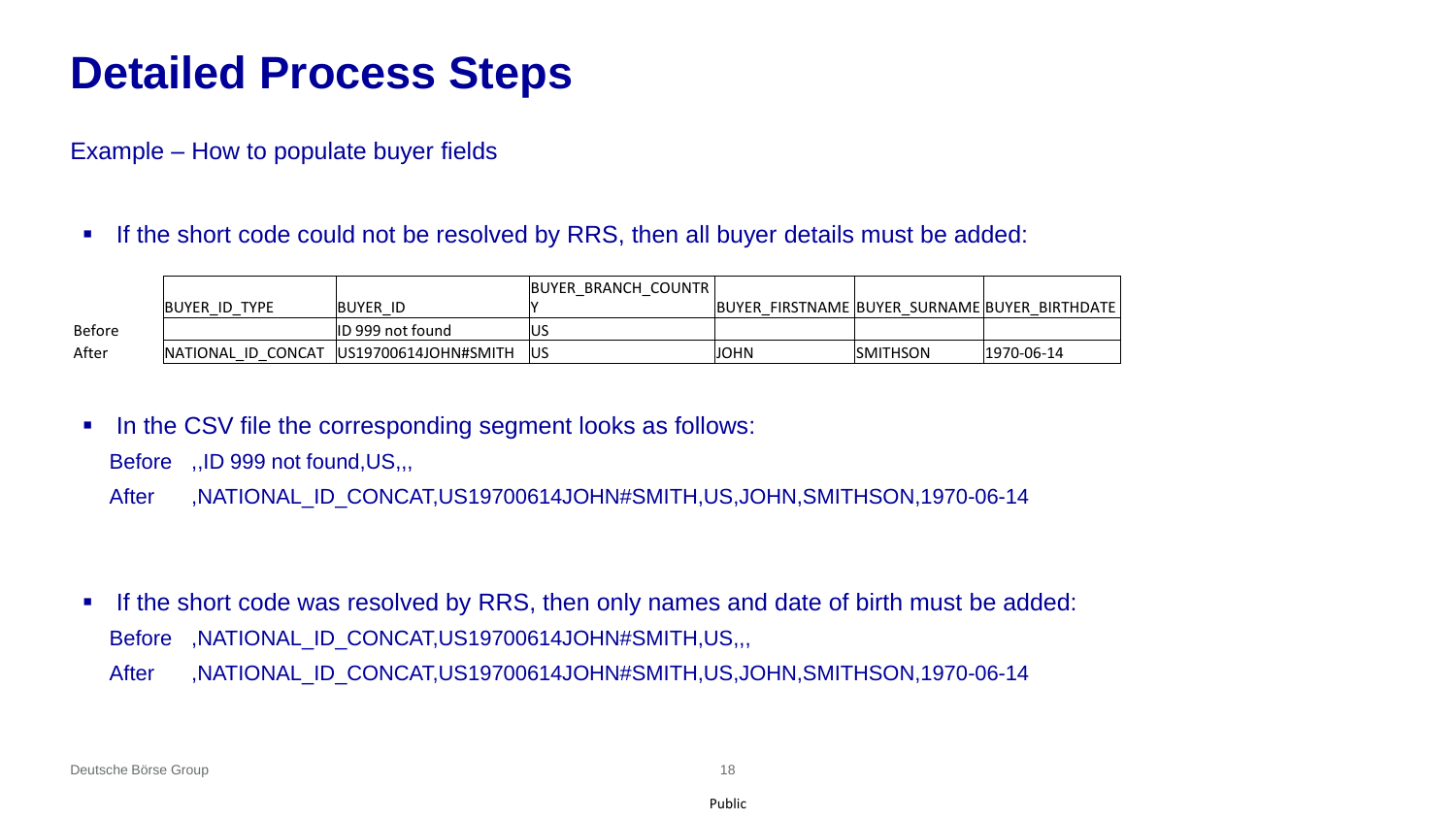#### The following fields can be changed

| <b>Investment Decision within Firm</b> | • Person or algorithm in firm responsible for investment decision<br>• Mandatory for proprietary trades<br>$\cdot$ Fields 57a/57                                                                                      |
|----------------------------------------|-----------------------------------------------------------------------------------------------------------------------------------------------------------------------------------------------------------------------|
| Country of the Branch responsible for  | • Fill if investment decision maker is a natural person                                                                                                                                                               |
| the Person making the Investment       | • Defaults to member home country if not at a branch                                                                                                                                                                  |
| <b>Decision</b>                        | $\cdot$ Field 58                                                                                                                                                                                                      |
| <b>Execution within Firm</b>           | • Person or algorithm responsible for execution decision<br>• If not filled in order, RRS defaults to executing trader<br>• In case of decision by client use ID type NORE and leave ID empty<br>$\cdot$ Field 59a/59 |
| Country of the Branch supervising      | Default value: member home country                                                                                                                                                                                    |
| the Person responsible for the         | $\bullet$                                                                                                                                                                                                             |
| <b>Execution</b>                       | $\cdot$ Field 60                                                                                                                                                                                                      |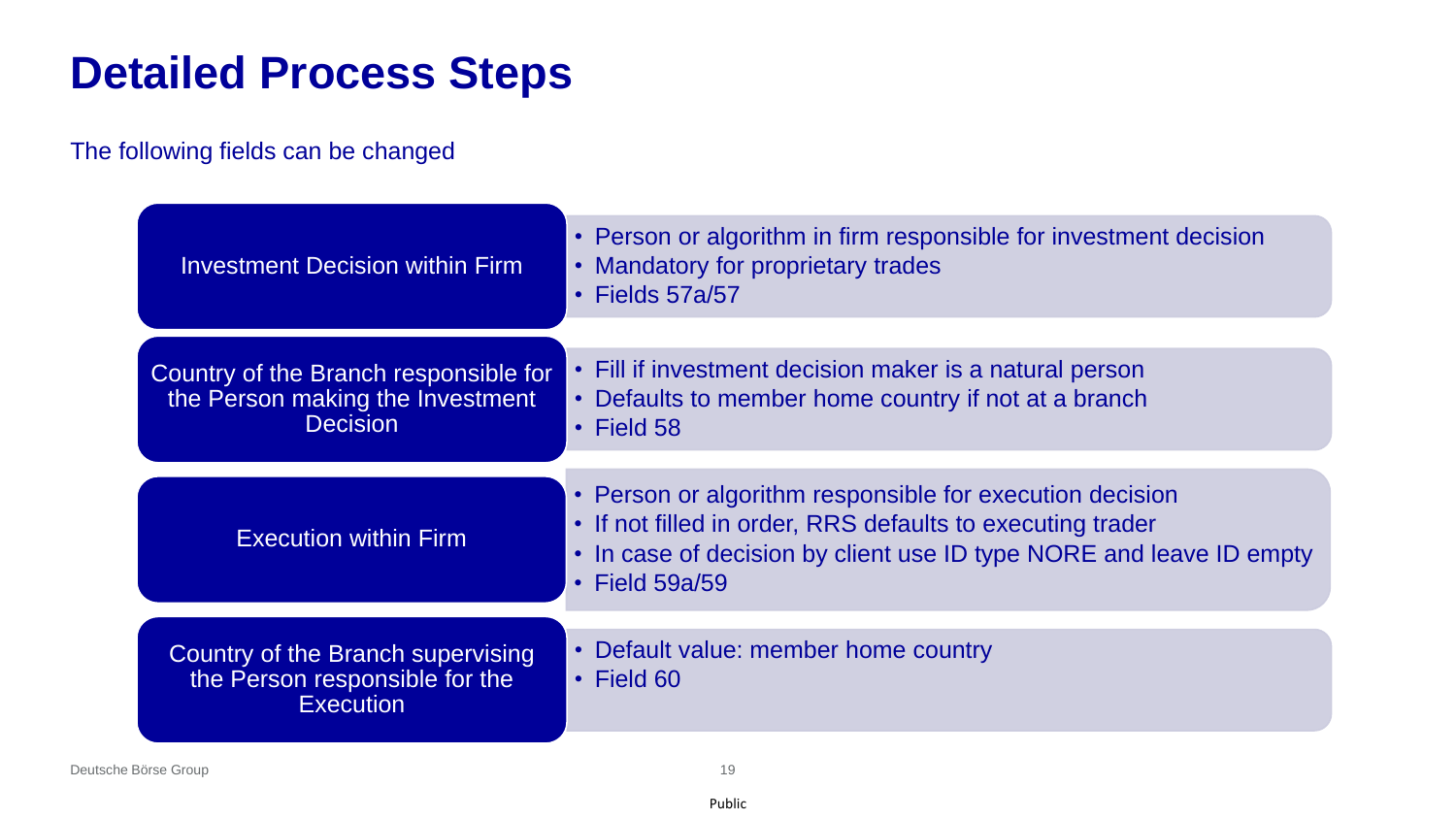#### **Reporting of aggregated client orders (INTC client-side transactions)**

- Client ID, AGGR' is translated to BUYER/SELLER\_ID\_TYPE, INTC
- Only the market-side execution is shown in the extract
- The member must add records for the corresponding client-side transactions to the upload file
- These records use the TVTIC of (one of) the related market-side excution(s) and are numbered with INTC\_NUM, starting with 1
- SIDE\_TRADE\_ID and TRADE\_ID must be empty, Venue = XOFF set automatically by RRS
- **.** If the market-side execution has 'INTC' as BUYER\_ID\_TYPE, then the client-side execution has 'INTC' as SELLER\_ID\_TYPE and vice versa
- At least two client-side executions must be reported per INTC market-side execution
- For each ISIN in the upload file, the total Buy volume into the INTC account should equal the total Sell volume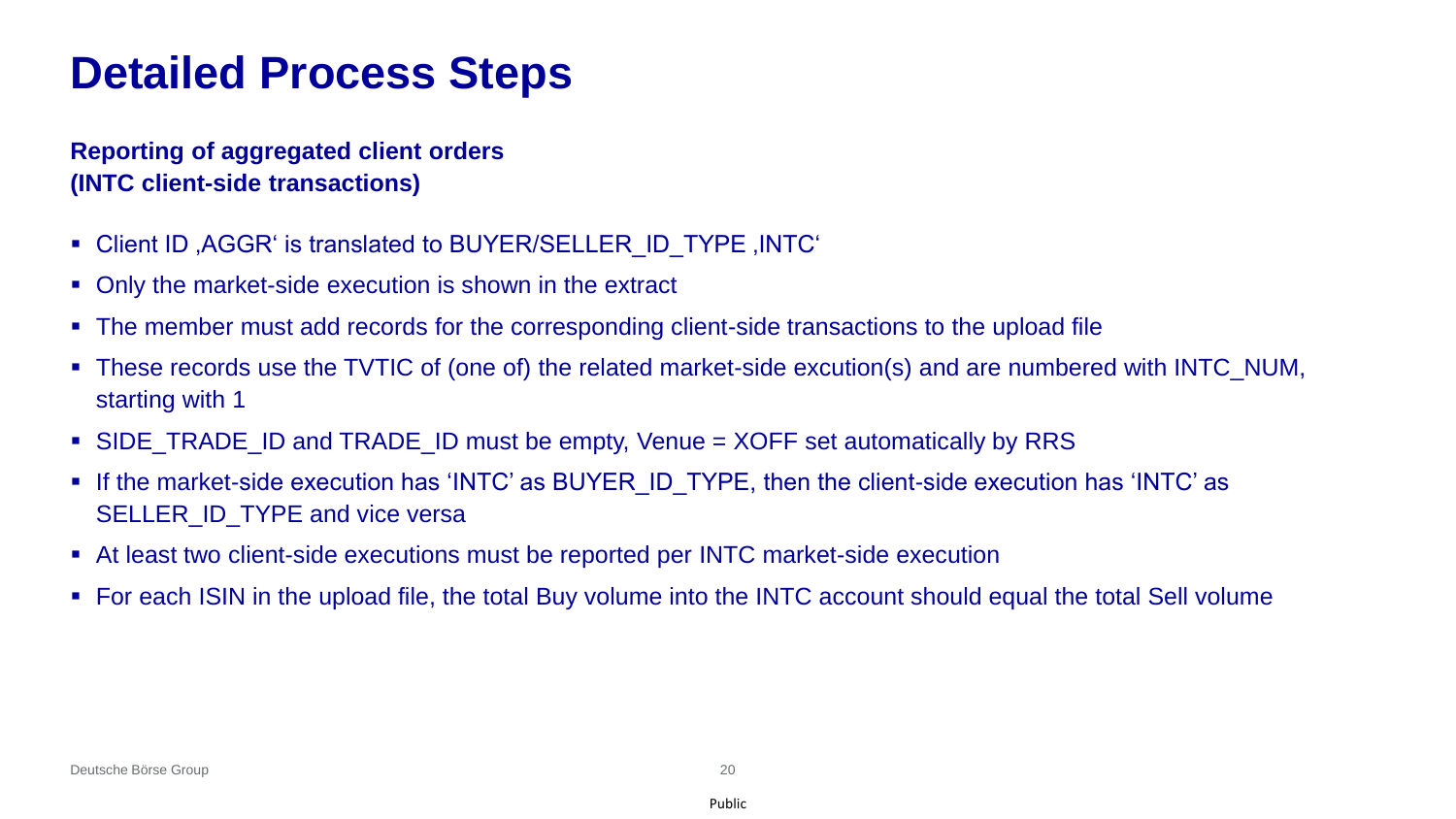#### **Feedback file to be checked**

■ The feedback file to an upload will be available after ca. 15 minutes

■ For every trade of the trading day, the feedback contains a status record (identified by FEEDBACK\_NUM=0), which shows UPLOAD\_STATUS as

- - 'no upload needed' e.g. prop trade without short selling or commodity derivative
	- 'waiting for upload' information missing and no or no valid upload
	- 'valid and complete upload' missing information has been correctly uploaded
	- 'backup enriched' missing information was not provided and dummy values have been added in end-of-day backup enrichment

- 'invalid LEI' LEI of the member or of a short/long code in the order is inactive
- Valid uploaded INTC client-side transactions have a status record with UPLOAD\_STATUS 'client side report loaded'
- For each error or warning in an upload record, the feedback contains a record referencing the upload row and numbered by FEEDBACK\_NUM, starting with 1
- Upload records without error or warning do not get a feedback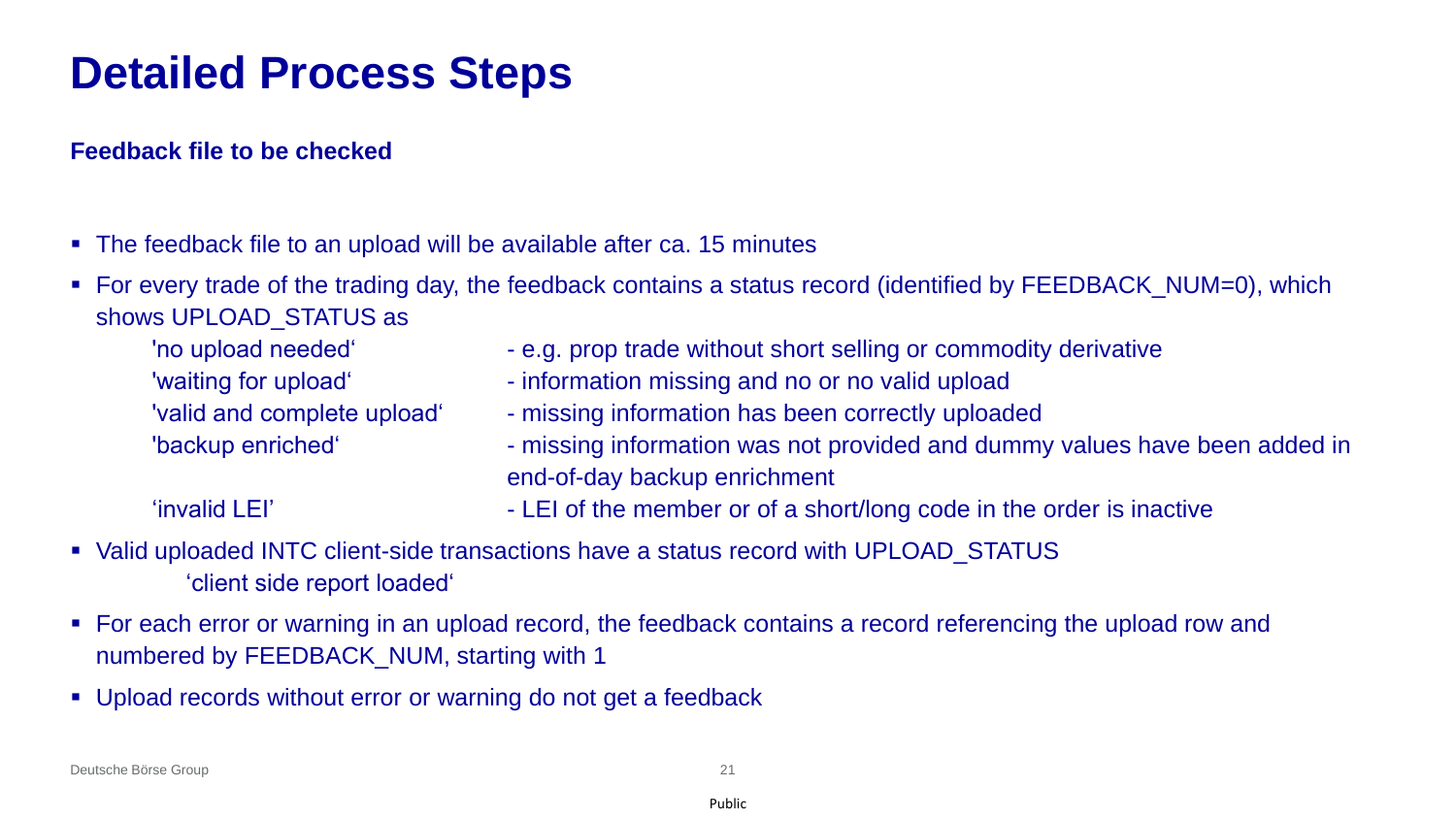**End-of-day feedback file after backup enrichment**

- After 7 pm on a trading day, RRS enriches any records not yet enriched and provides the backup enrichment feedback file e.g. 88TV**BKU**001ABCLO20220217XEUR.CSV.ZIP
- The backup enrichment feedback file only contains the status records for the trading day transactions
- Any records with upload status 'backup enriched' or 'invalid LEI' must be uploaded with the correct values as soon as possible by the member

#### S9TVBKU001ABCLO20210304XEUR.CSV

1 ACTION TYPE, TVTIC, SIDE TRADE ID, TRADE ID, INTC NUM, SEQUENCE NUM, TRADE DATE TIME, INSTRUMENT ID, VALIDATION RESULT, UPLOAD ROW, FEEDBACK NUM, FIELD NUM 2 NEWT, 10000000000000000471959015119643519814198540,1212121212,0,2021-03-03T15:12:35.1234562,DE000C6G3VZ5,,0,,,,Y,Y,,Y,,X,backup enriched,24680246 8 NEWT,1000000000000000471959015119643519814198940,,,1,,2021-03-03T17:03:14.123456Z,DE000C6EBR73,,,0,,,,,,,,,,,,Client side report loaded,,,,,,, 9 NEWT,1000000000000000471959015119643519814198940,,,2,,2021-03-03T17:03:14.123456Z,DE000C6EBR73,,,0,,,,,,,,,,,client side report loaded,,,,,,,,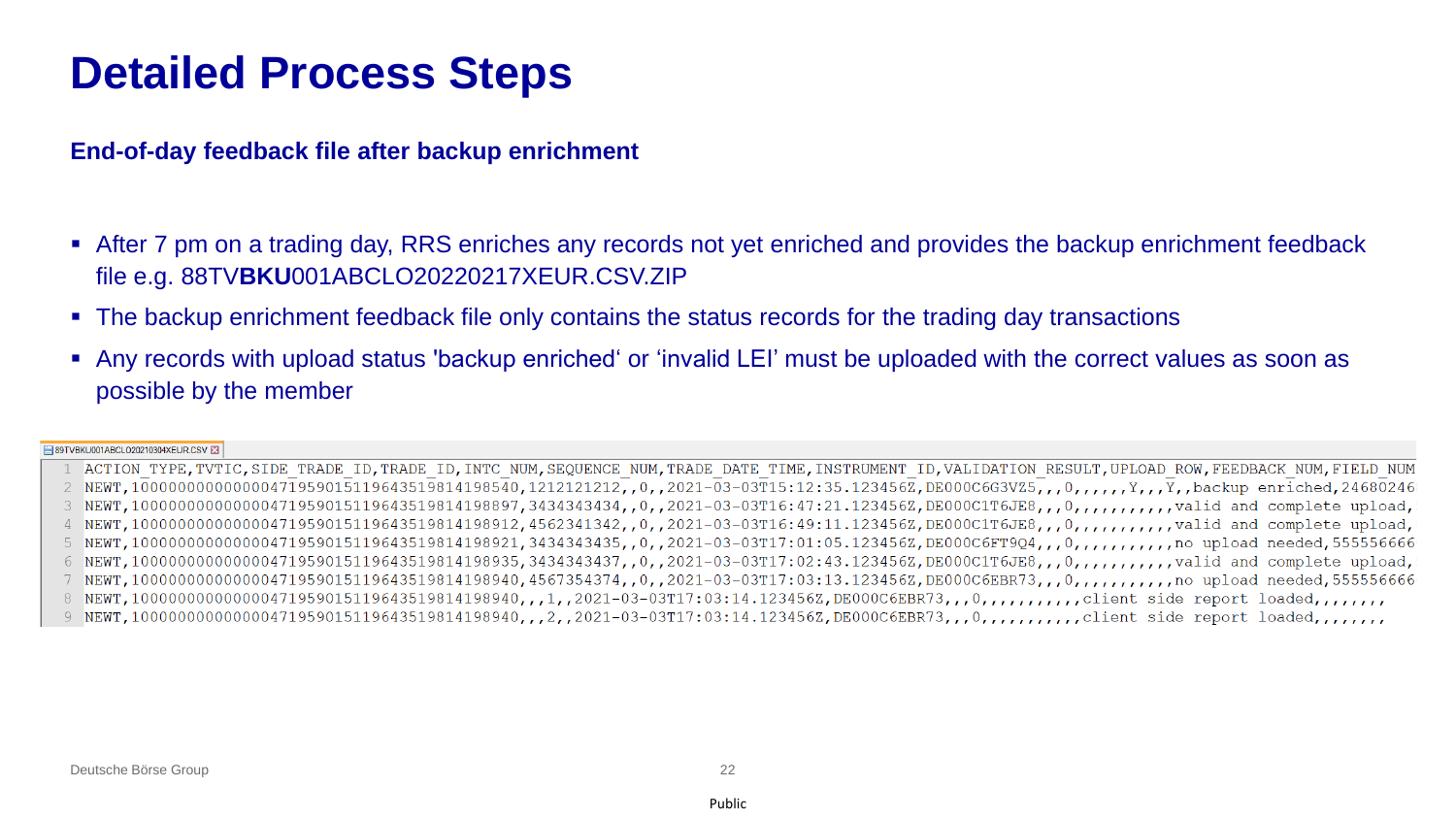## **Known Limitations**

- Known Limitations will be published as a separate file in due course
- The file will be available at [Eurex website](https://www.eurex.com/ex-en/support/initiatives/project-readiness/Project-Readiness-2442558?frag=2781102) as well as at [Xetra website](https://www.xetra.com/xetra-en/newsroom/current-regulatory-topics/mifid-two-and-mifir/Clearing-18632?frag=244810)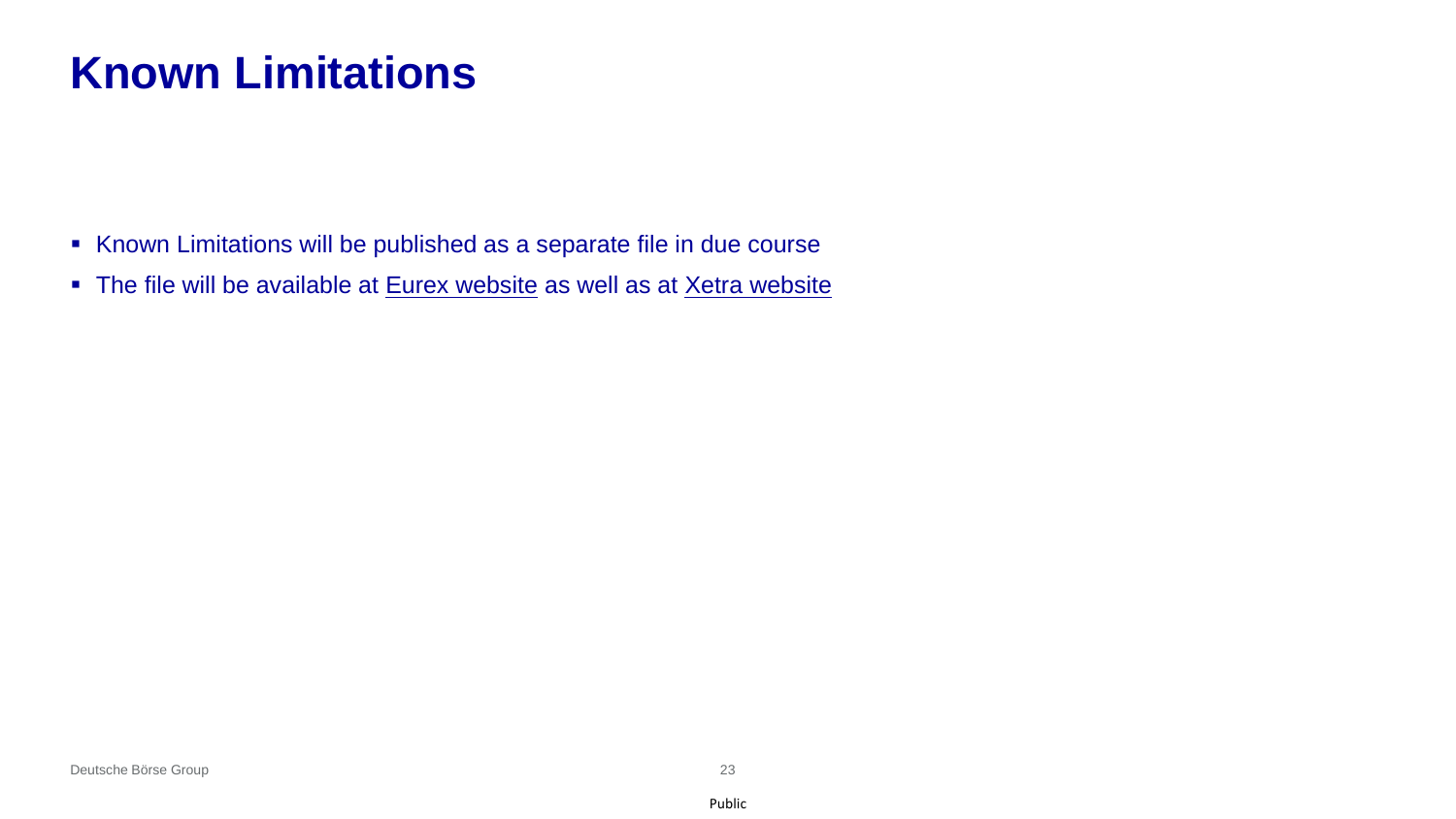### **Published Documentation**

**Changes since last documentation update**

- Added columns TRADE\_ID and INFO:EUREX\_PRODUCT\_ID
- TRADE ID is filled in every extract record and must be filled for FSE upload records
- Enhanced upload validation rules
- Made COMPLEX\_TRADE\_COMPONENT\_ID modifiable for INTC client-side transaction reports and changed column name from INFO:COMPLEX\_TRADE\_COMPONENT\_ID to COMPLEX\_TRADE\_COMPONENT\_ID
- Corrected error messages for "short code ## not found" to "ID ## not found"
- Limited upload file sequence numbers from TVUPL001 to TVUPL050 for current trading day and TVUPL500 to TVUPL550 for historical corrections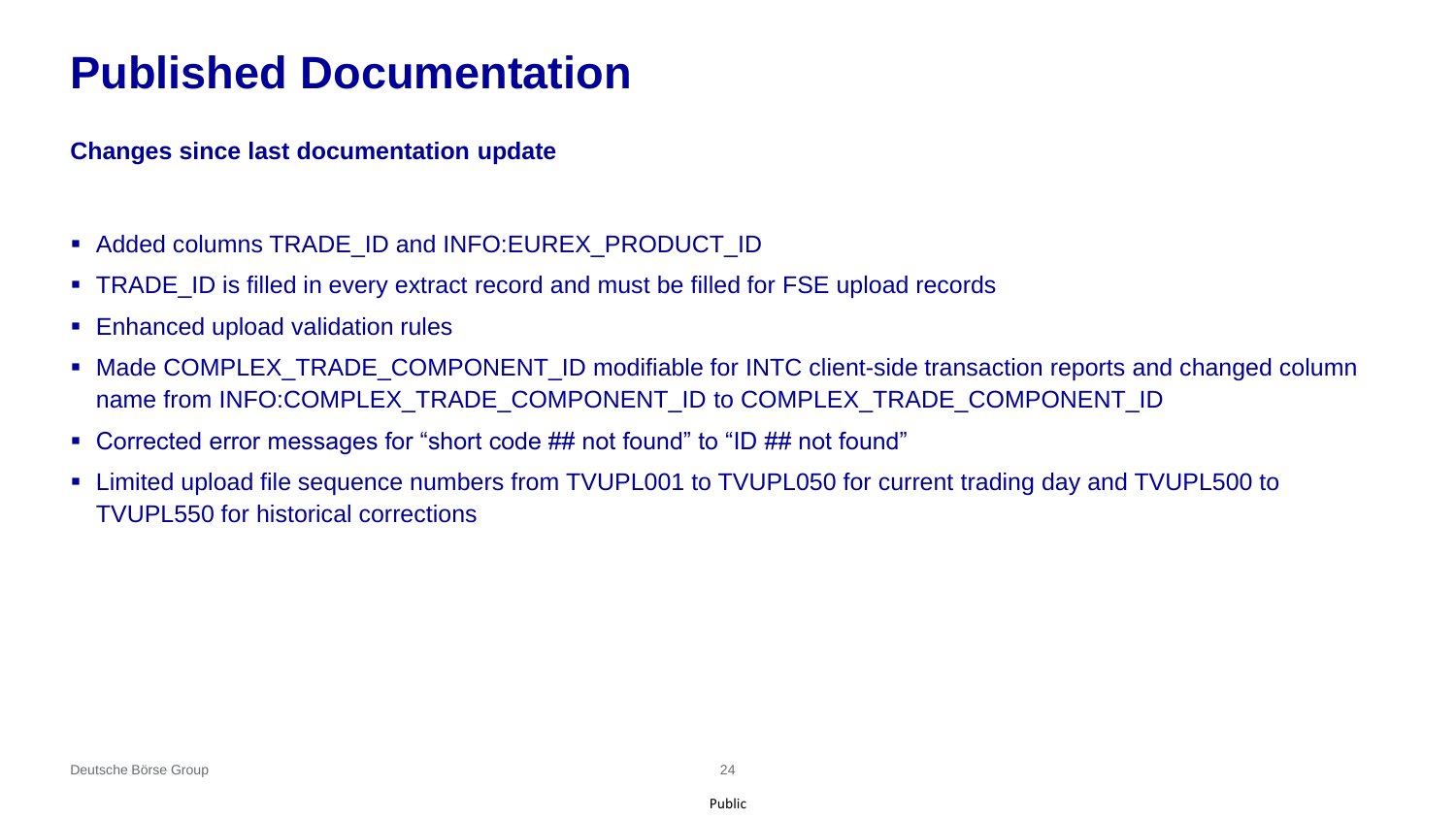#### **Points For Attention**

#### **Correction of AOTC transaction reports with own LEI as buyer/seller**

- BaFin has asked for correction of AOTC transaction reports where the member is buyer or seller
- Corrections should be completed with RRH solution
- RRS will only support historical corrections some time after production launch
- RRS will not support correction of Xetra Classic transaction reports (XFRA transactions before 24 August 2020)

**!**